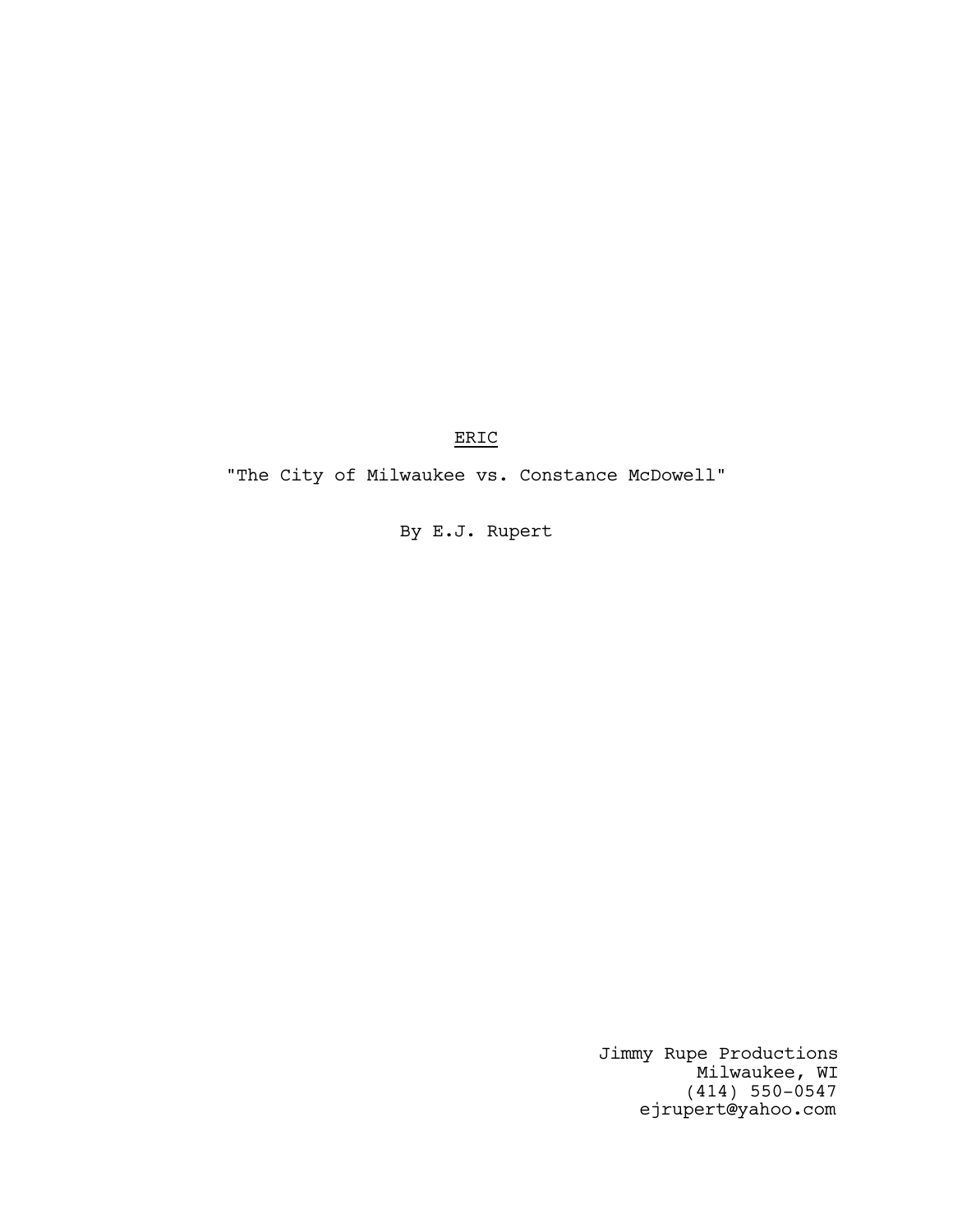CYNTHIA MCNAIR, the maid, prepares food and listens to music on her phone. SFX: COUNTRY MUSIC. Her children, POLLY, 10, and PABLO, 7, enter the kitchen. POLLY Mom, why did we have to come here again? CYNTHIA So Mrs. Nelson-James can drop you off at school. If I left you at home, you would still be there when I came back! POLLY Fake one death and you never hear the end of it. PABLO What's this stuff you're listening to, Mom? CYNTHIA Country music. It helps me unwind. POLLY Well, it makes me nauseous. CYNTHIA Are you crazy? It has some great stories. Like this song here. It's called, "Here's a Quarter (Call Someone Who Cares)." PABLO What's that supposed to mean? CYNTHIA A man's ex tries to get back with him after dumping him. He doesn't wanna hear it, so he gives her a quarter to use the phone booth and call someone who'll listen to her.

INT. NELSON HOUSE - KITCHEN - MORNING

Cynthia walks out of the kitchen and into the living room. The kids follow her.

> PABLO What's a phone booth?

POLLY What's a quarter?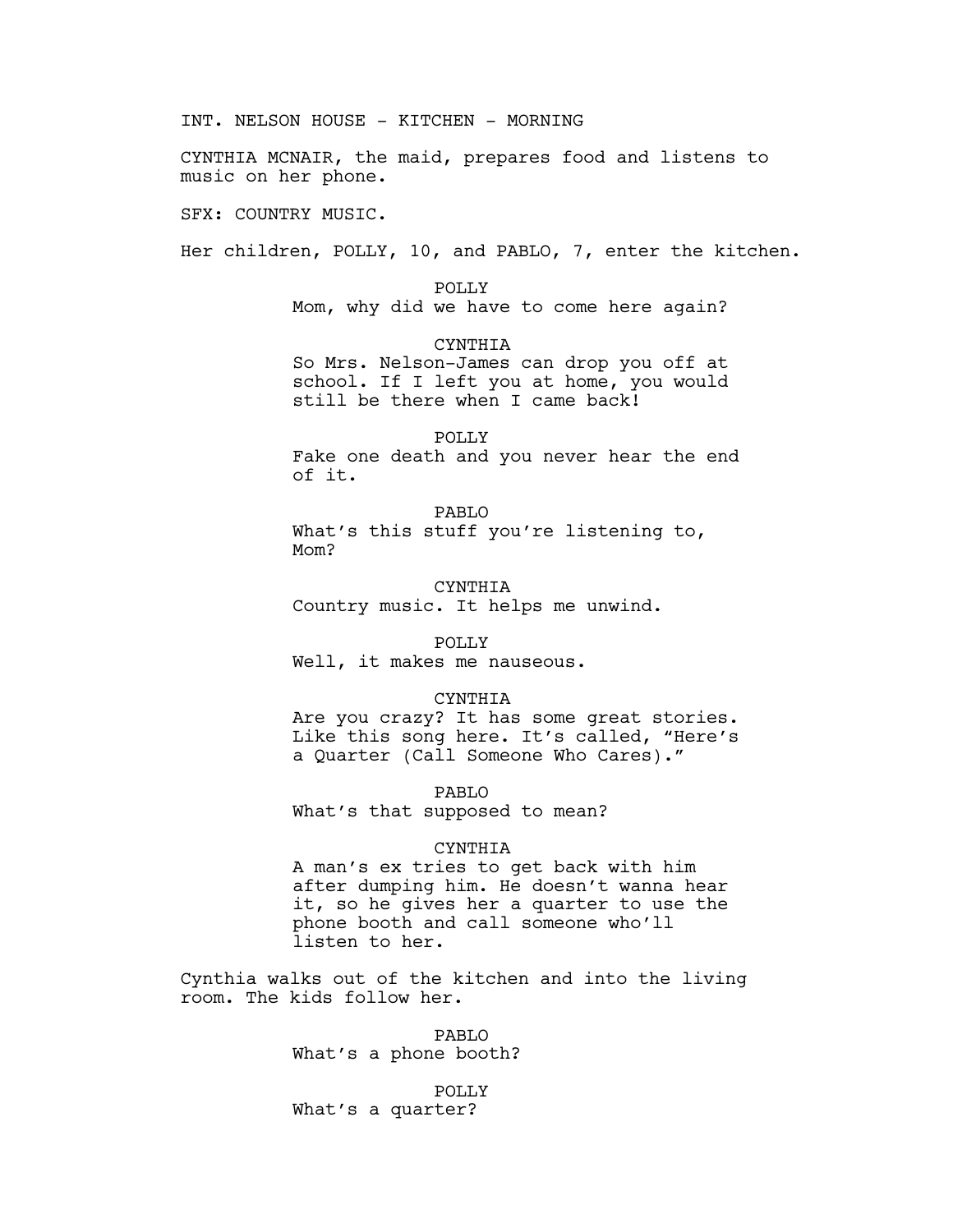RHONDA NELSON-JAMES meets the three in the living room.

RHONDA Is Eric down here yet? (calling out) Eric, come on, you'll be late for school!

ERIC NELSON, 14, walks down the stairs.

SFX: RAUCOUS CHEERS AND APPLAUSE!

Eric presses a button on his phone. The cheers and applause stops.

> ERIC Forgot to turn off Netflix.

SFX: LAUGH TRACK!

Eric presses the button harder. The laugh track stops.

ERIC (CONT'D)

There we go.

RHONDA Eric, I cook and clean for you. The least you can do is get up on time.

CYNTHIA Uh, Mrs. Nelson-James, I cook and clean.

RHONDA Well, I cook for him.

CYNTHIA

No, you don't.

ERIC

(chuckles) Or can't.

RHONDA

(to Eric) Excuse me?

ERIC

Mom, no offense, but you're the only person I know who can burn soup.

RHONDA

That is not true! And that's funny coming from you!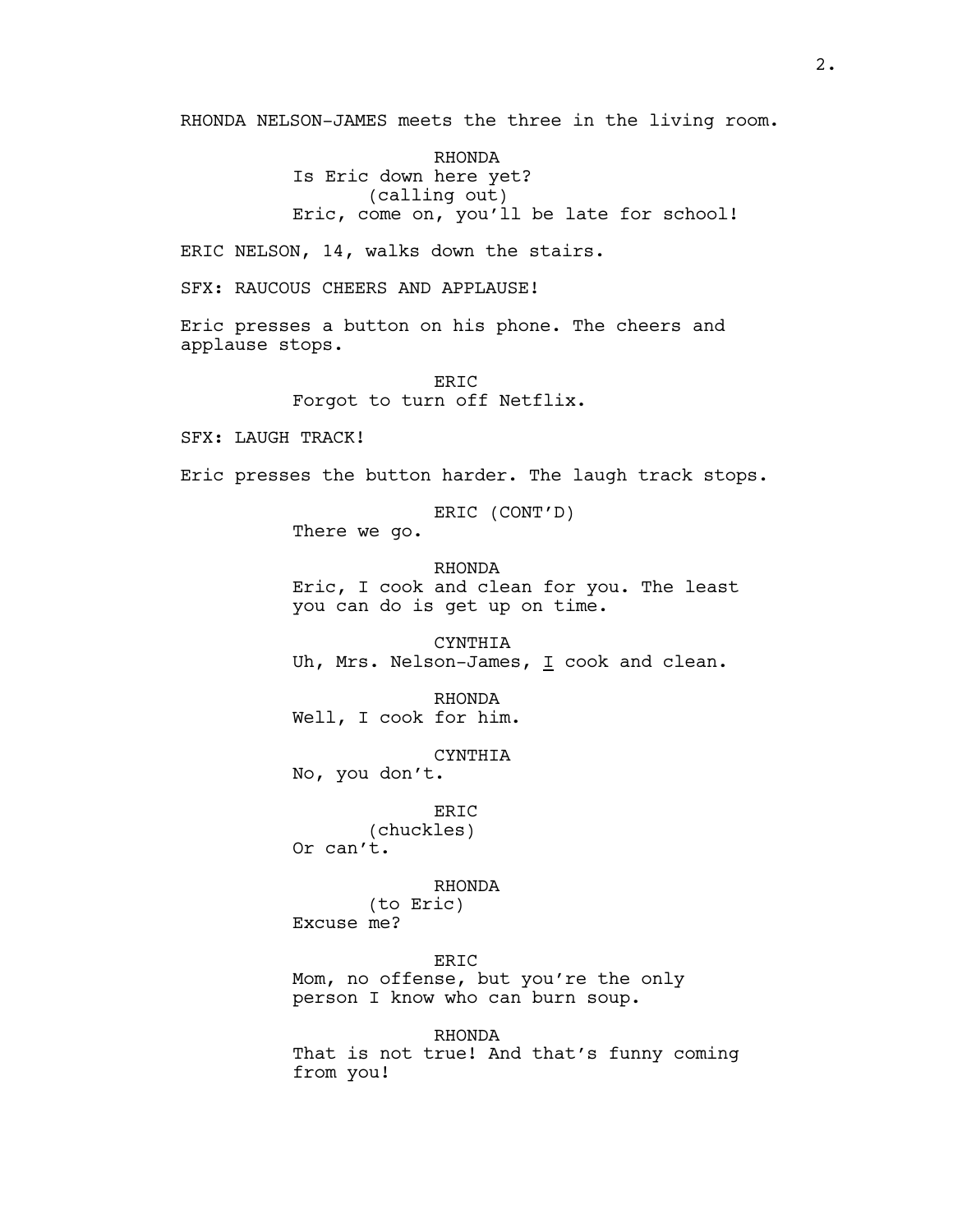**ERTC** Hey, I can make a mean red Kool-Aid. And you give me anything, and I can make it.

RHONDA I bet that I can make a gourmet dinner better than you.

ERIC Really? Well, I'll take that challenge. What's the prize?

RHONDA Bragging rights.

ERIC Aw, that's a gyp! Make it a real prize.

RHONDA Okay, the loser does all of the chores for a month.

Eric pauses.

**ERTC** Okay, bragging rights it is.

RHONDA (to all of the kids) Let's get going. I'll start the car.

Rhonda walks out the door.

ERIC (calling out to Rhonda) Hey, give me the ingredients, and I'll make a delicious feast! (to Cynthia) Can you tell me where the ingredients are?

Cynthia, Polly, and Pablo stare at him.

EXT. HIGH SCHOOL - AFTERNOON

Eric walks out of the school with other kids. DIMMEY ROBERTS, 14, runs up to him and holds up two tickets.

> DIMMEY Eric, who's the best friend in the world? This guy! Look, two tickets to the Brewers game tonight! We're going with my dad!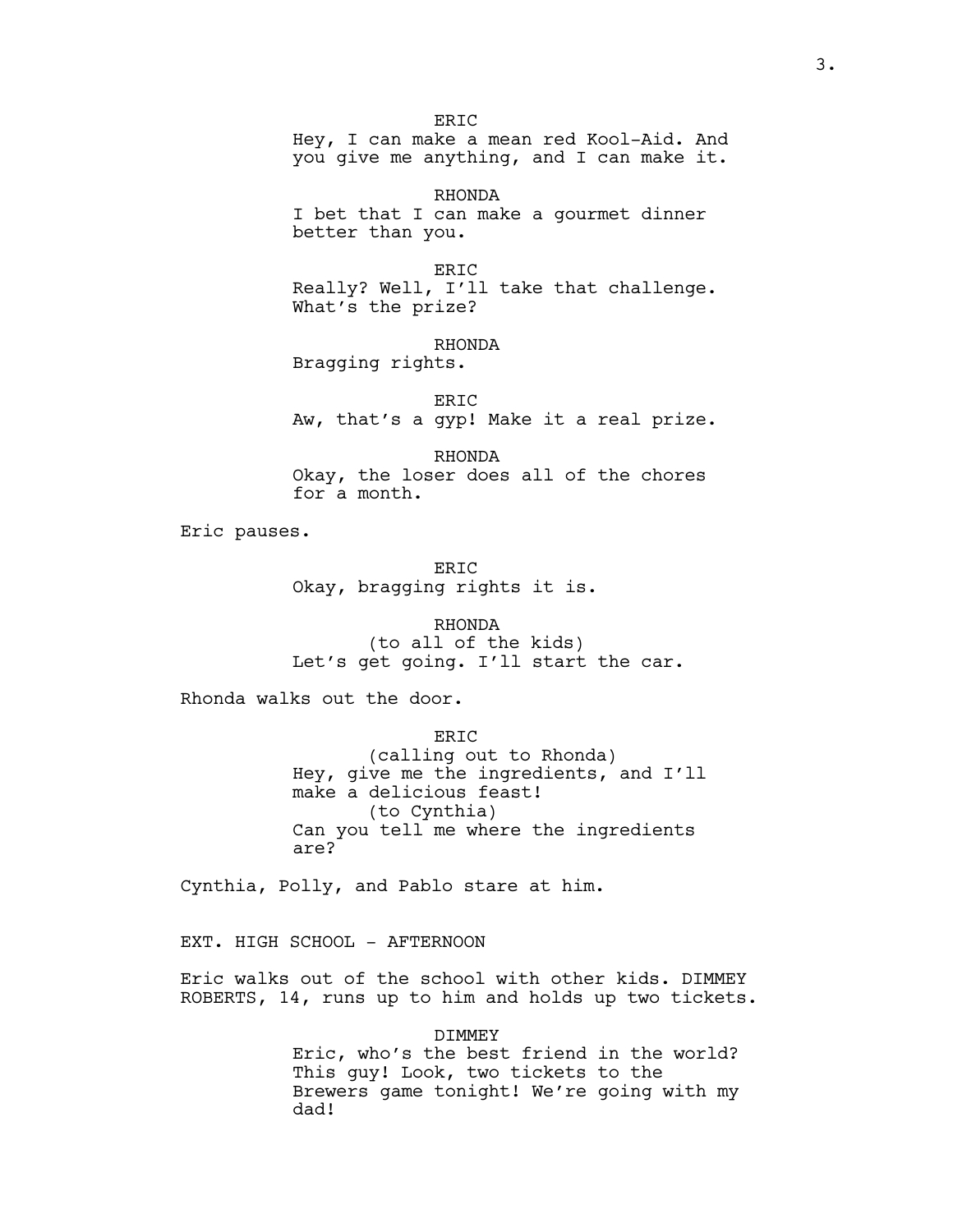Oh, that's cool, Dimmey, but I can't make the game. I'm gonna be cooking. Wow, I never thought I'd ever say those things.

DIMMEY

**ERTC** 

Aw, man! Who's gonna go with me?

ERIC

Take your girlfriend!

DIMMEY What? No way! She don't even understand baseball!

ERIC Yeah, but she'll get mad because you didn't invite her.

### DIMMEY

(groans) Oh, all right.

He turns around and runs after CONNIE MCDOWELL, 14, down the street.

## DIMMEY (CONT'D)

(sotto voce) I'm so sick of her. I'm breaking up with her tomorrow. (calling out) Connie, honey!

# CONNIE

(sotto voce) Here comes Dimmey. With tickets. I better say yes to him so he's not disappointed.

DIMMEY You wanna go to the Brewers game tonight?

CONNIE Sure! As long as I'm with you!

DIMMEY Are you sure? Do you even like baseball?

CONNIE Don't worry. You can explain the rules to me during the game.

### DIMMEY

(hesitating) Oh, great. The perfect date.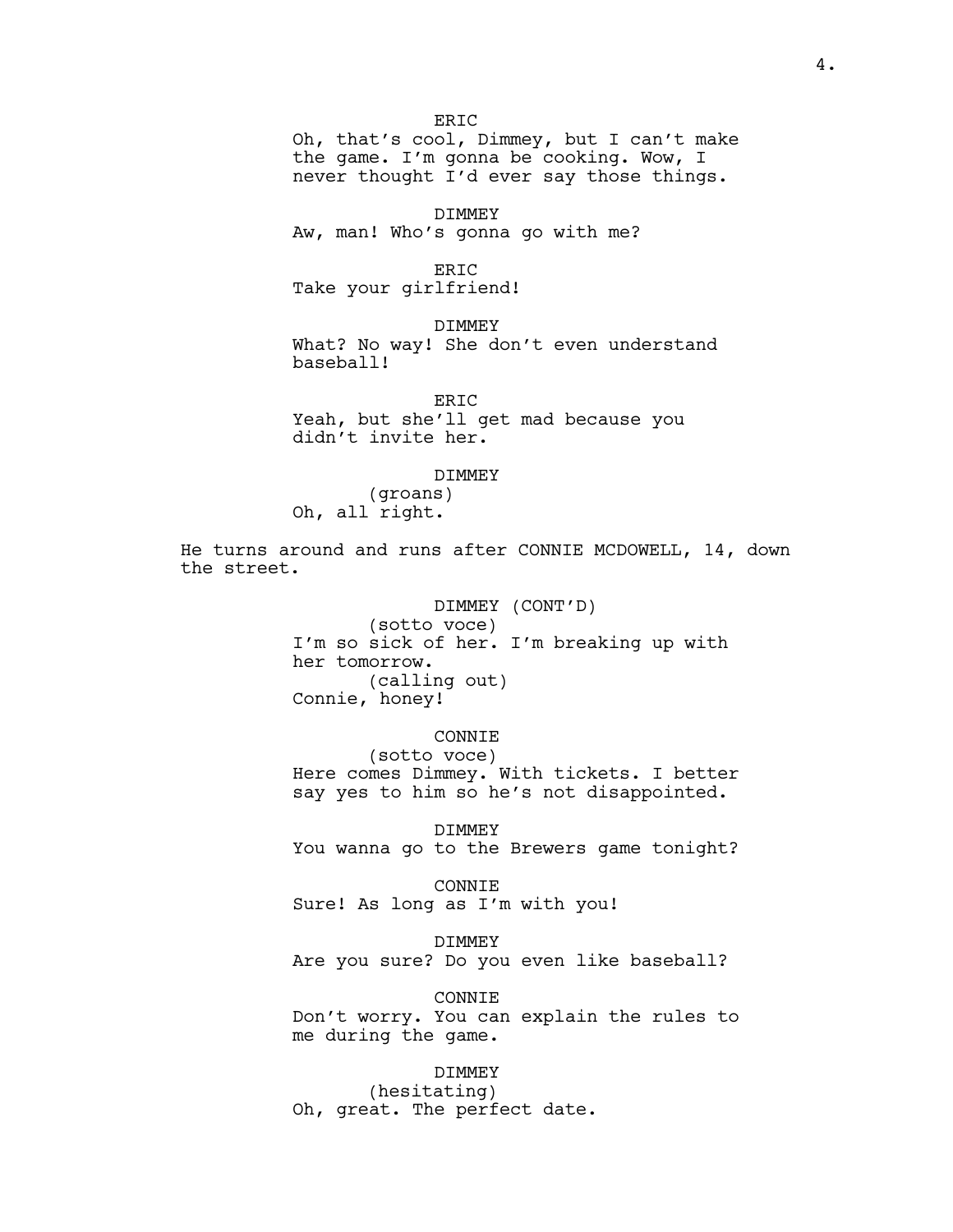INT. BASEBALL STADIUM - EVENING

Connie, Dimmey, and his father, TIMMY, sit in the seats and eat their snacks.

> DIMMEY Dad, why the far-away seats?

> > TIMMY

This is perfect! We're right in the area where we can catch a homer!

CONNIE

(whispers to Dimmey) Who's Homer?

DIMMEY

(to Connie) No, a home run ball. Come to think of it, it would be cool to catch it.

CONNIE Okay. Does this home run ball look different from other balls?

DIMMEY Dear, don't think too hard about it. But stand up quick!

## CONNIE

Huh?

The wave comes through their section. Dimmey, Timmy, and Connie stand up quickly. Everyone quickly sits down except for Connie.

> DIMMEY (to Connie) Sit back down!

#### CONNIE

Why?

DIMMEY That's called "The Wave"!

CONNIE

Oh.

(calling out and waving) Hey, everybody!

DIMMEY (rolling his eyes) Really, sit down.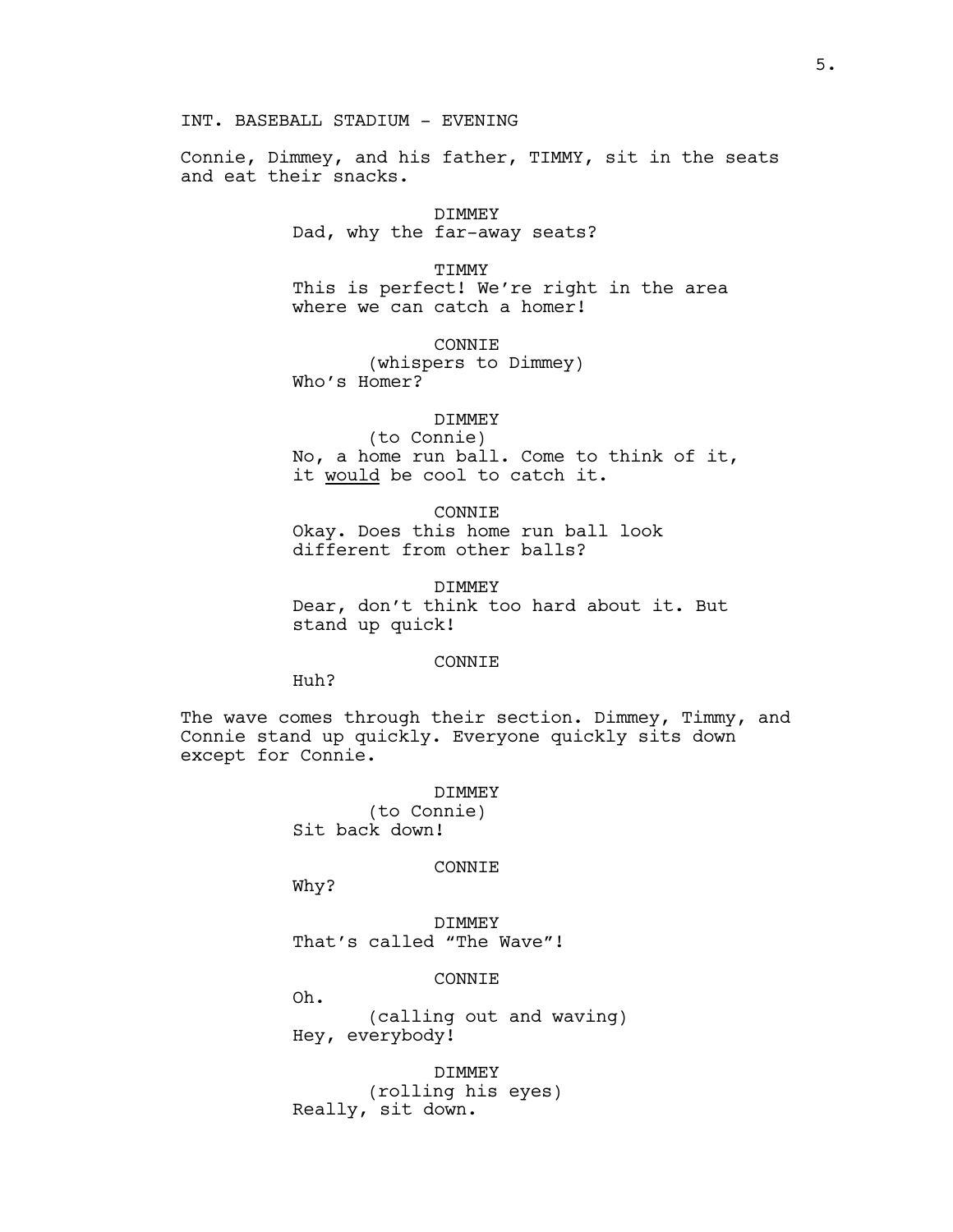Connie sits.

# **TIMMY** (whispers to Dimmey) Should we tell people she's 21 and drunk?

DIMMEY (whispers back) You can get me a beer to help sell that.

SFX: CRACK of the bat.

The section stands up.

DIMMEY (CONT'D) Quick, Dad, gimme the glove!

Timmy hands Dimmey his baseball glove. The crowd looks up to see the baseball flying in their direction. Connie holds her souvenir baseball helmet up and catches the ball.

SFX: PLOP of the baseball.

Connie shakes from the landing of the ball. The crowd erupts with cheer.

## TIMMY

A home run!

DIMMEY And Connie caught it!

CONNIE (trembling and shaken up) Rrrrrreallllllyy?

DIMMEY Yeah, like I said, it's a very big deal!

People clap in Connie's direction.

### CONNIE

Oh, now you guys want to wave to me?

She smiles and waves the baseball to the people.

INT. STADIUM OFFICE - MOMENTS LATER

Two security guards lead Timmy, Dimmey, and Connie into an office where GARY, a team representative, greets them.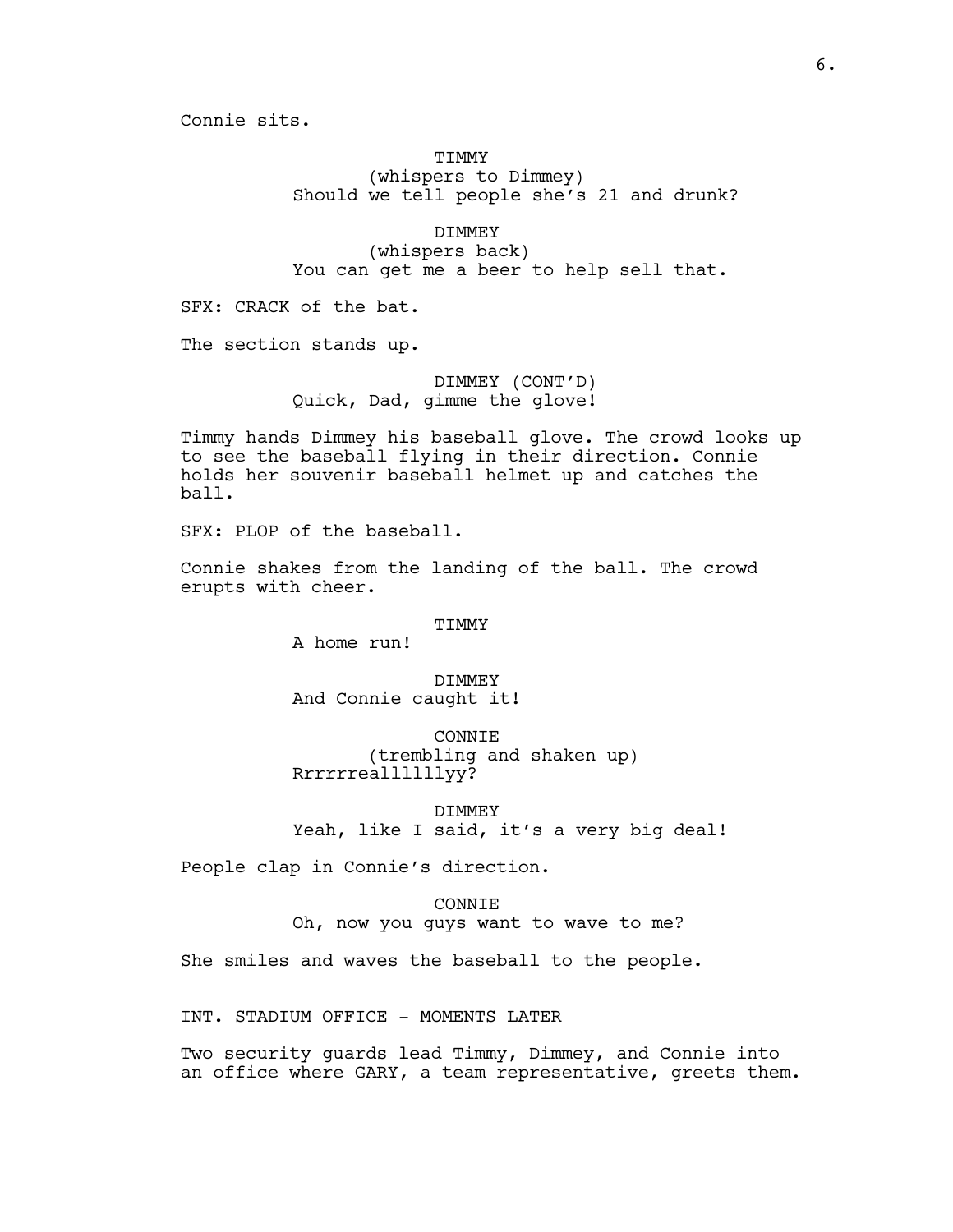## GARY

This is the young lady who caught the homer?

CONNIE (shakes Gary's hand) Yessir! Constance McDowell.

## DIMMEY

And I'm Dennis Roberts, and this is my father, Timmy. See, we knew her before she caught the ball.

GARY

Congratulations.

### DIMMEY

Thank you.

GARY I was talking to her. (to Connie) So as you know, Slappy Robinson hit that home run ball that you have in your hand. You know Slappy Robinson, right?

Connie pauses. Dimmey nudges her.

CONNIE Oh, yeah! Who hasn't? Slappy the...Slappy!

GARY

Well, seeing that he's a rookie, I'm sure he would like that ball to keep. Now, we're willing to give you a big prize for it.

CONNIE

What kind of prize?

GARY

Free tickets to the next game, box seats, even? Brewers merch? You name it.

TIMMY

You hear that, Connie?

Dimmey clamors in agreement.

CONNIE Well, that sounds cool, but I think I wanna keep the ball.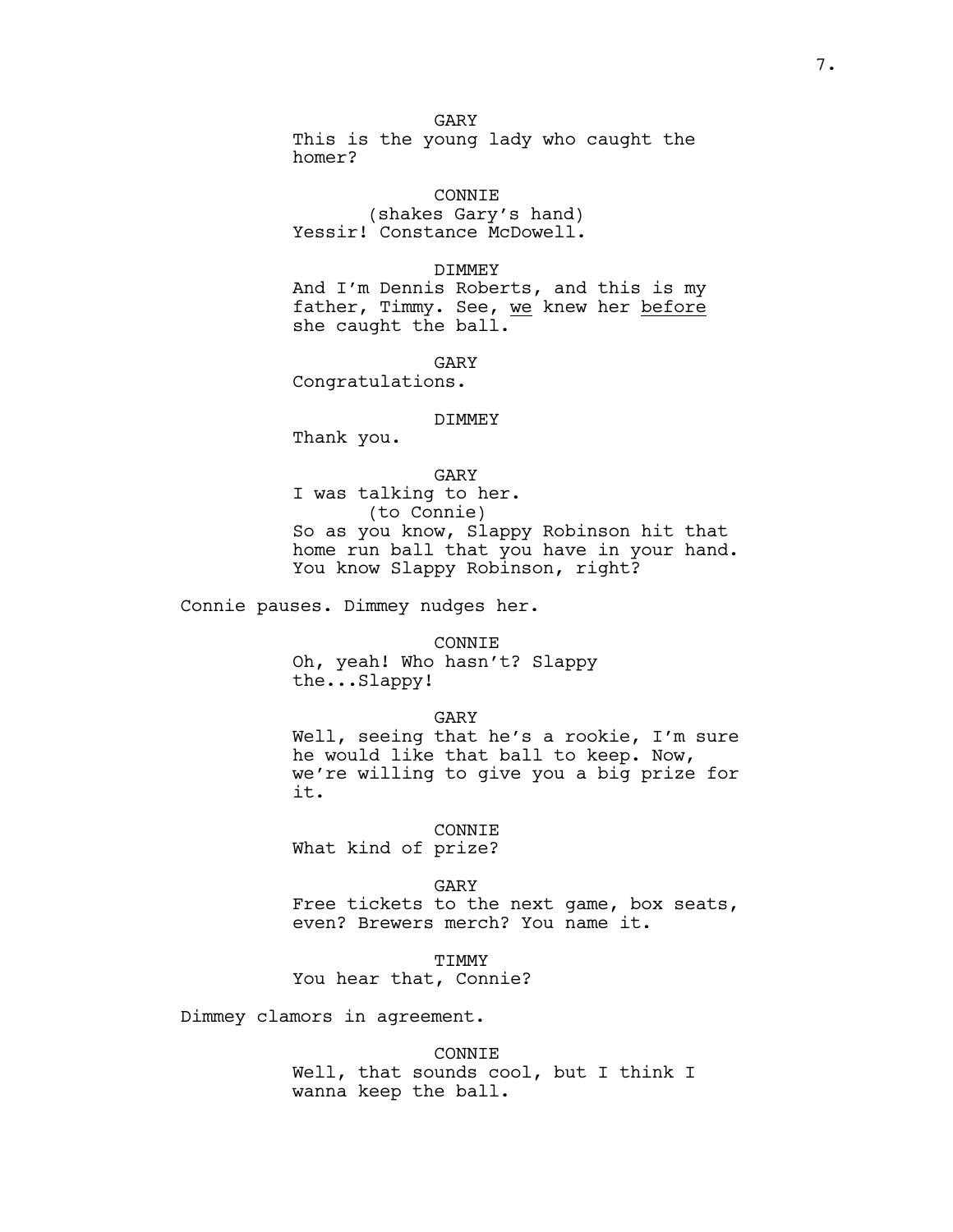# GARY

# (chuckles)

Really?

# CONNIE

Yeah, my boyfriend here said it's a very big deal!

## DIMMEY

(interjecting) Yeah, uh, you misunderstood, it's a big deal to the team! See, we're in the lead now!

CONNIE But this could be worth something!

GARY It's worth something now!

CONNIE

Then you proved my point.

GARY

But, little girl, Slappy Robinson is a rookie. And it's tradition for a rookie to keep his first ball.

### CONNIE

But this is my first ball, too!

## DIMMEY

(to Connie) Dear, we should talk this over, maybe?

# CONNIE

(to Dimmey) Are you not gonna stick up for me?

#### DIMMEY

(to Gary) We need to discuss this. We promise we'll give you an answer soon.

### GARY

We kinda need to know now, so we can present it to Slappy.

# CONNIE

Well, he's a baseball player who'll hit many more balls, right? So if he's good enough, he'll get another chance, and he can keep that one!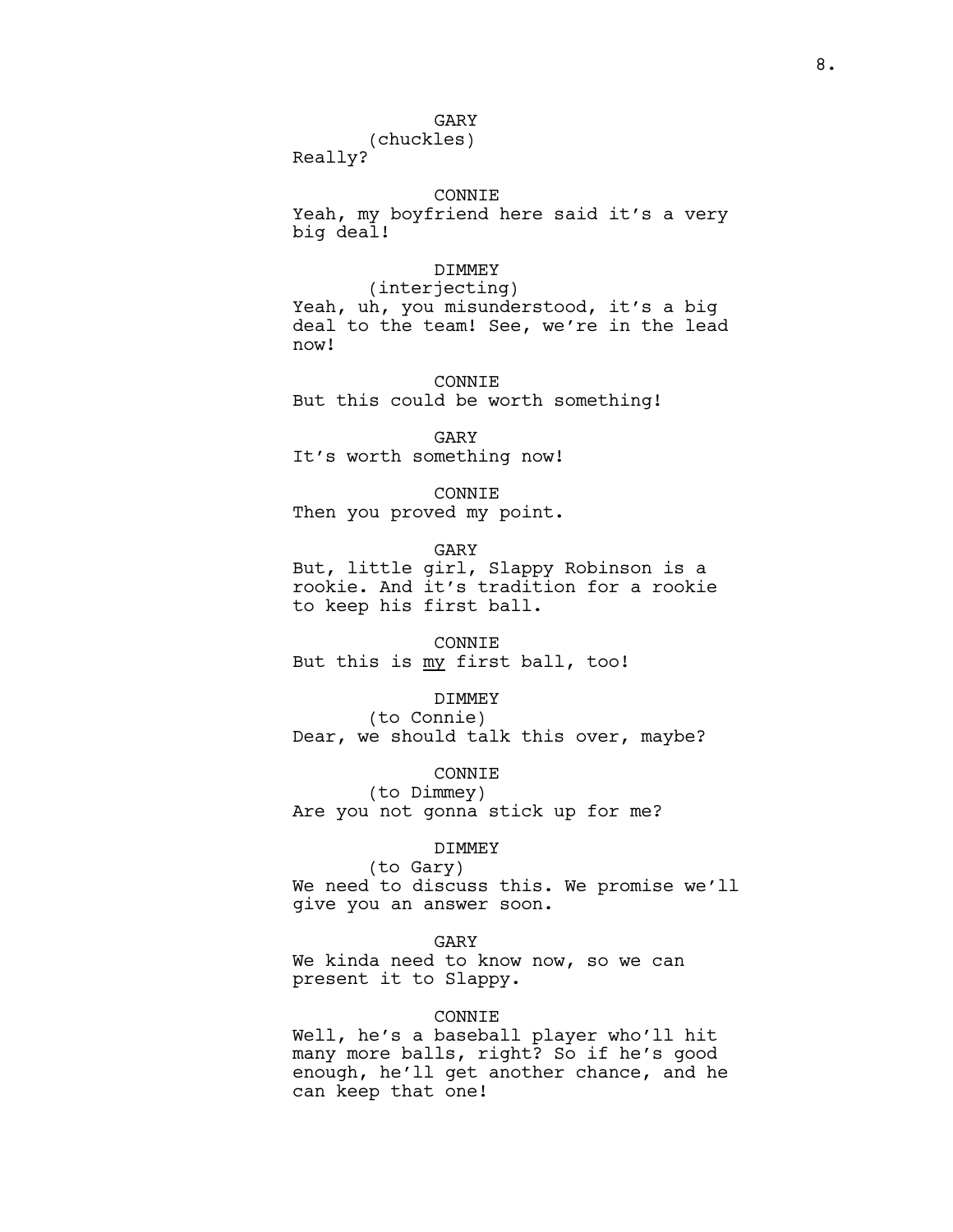**TIMMY** 

Logic doesn't apply in sports, Connie.

# CONNIE

(to Gary) Sir, thank you, but I'd rather keep this. Baseball means a lot to me. Now, excuse me, halftime's almost over.

Connie exits the room. Dimmey chases after her.

# DIMMEY

Connie!

**TIMMY** (to Gary, pretending to drink a beer mug) She's 21.

He starts to exit, then turns back to Gary.

TIMMY (CONT'D) Which she got from my diner, Timmy's Place!

Dimmey returns.

DIMMEY (pulling Timmy's arm) Dad...

TIMMY (as he exits with Dimmey) With free-ish shuttle service to the games!

INT. NELSON HOUSE - LATER

Eric watches TV in the living room. A NEWSCASTER reports.

NEWSCASTER (V.O.) Two people got shot this evening on Milwaukee's north side, but our top story is what happened at the Brewers' game today. Yes, this is why #CancelConnie is trending right now.

ERIC

What?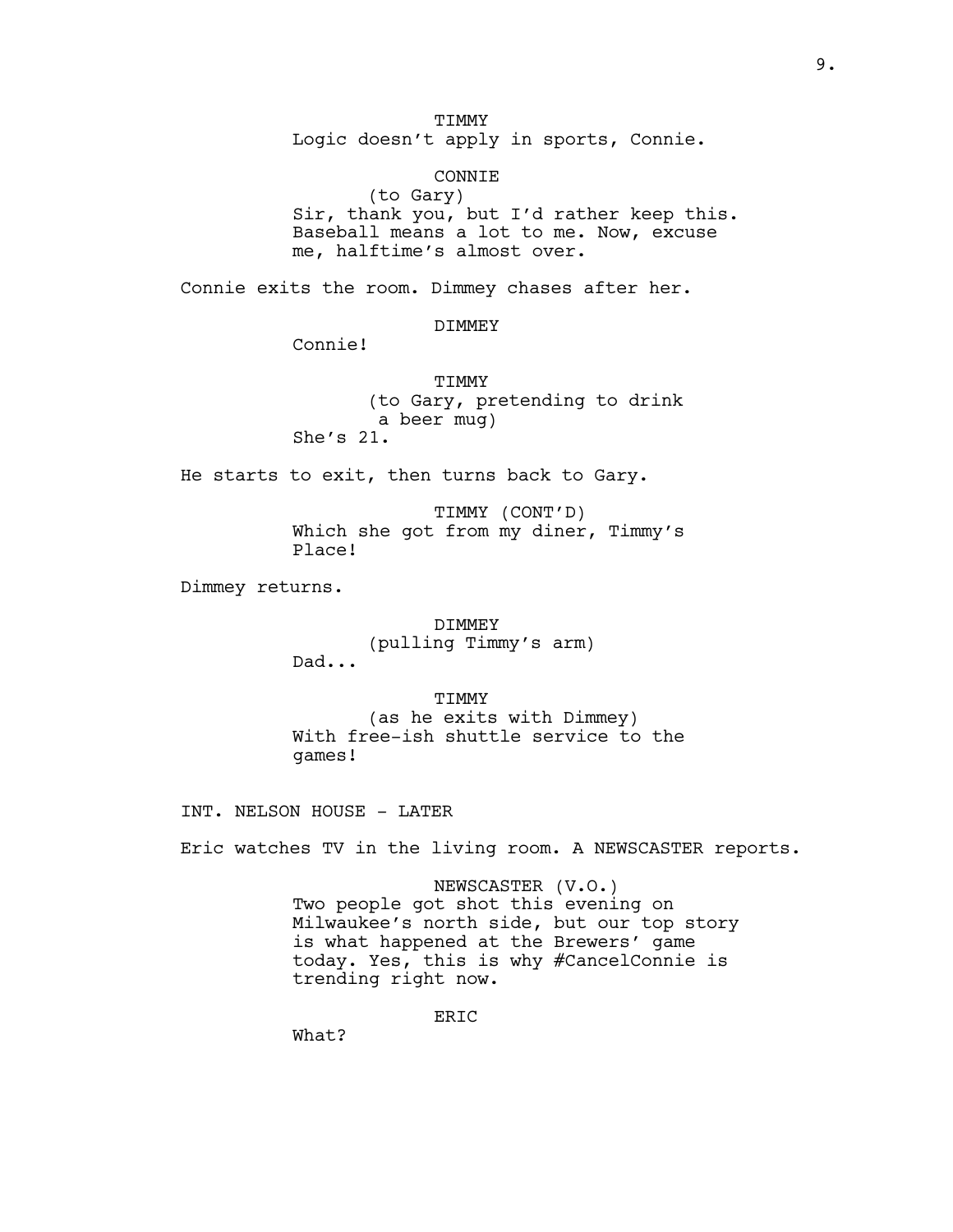ON THE TV

The broadcast shows images of the player hitting the home run ball and Connie catching it.

> NEWSCASTER (V.O.) Brewers rookie Slappy Robinson hit his

first homer tonight! Unfortunately, what should have been a joyous occasion for him turned sour when local woman, Connie McDowell, caught his ball and refused to give it up.

The broadcast shows the newscaster behind his desk.

NEWSCASTER When asked why she wouldn't give it back, here's what she had to say.

The broadcast cuts to footage of Connie, Dimmey, and Timmy walking away from cameras and reporters.

> CONNIE (covering her face) No comment.

The broadcast cuts back to the newscaster.

## NEWSCASTER

"No comment." Translation: I'm taking my ball and going home. But is it...her ball? Is it, Milwaukee? I say Slappy should take his ball because he already...went home.

BACK TO LIVING ROOM

ERIC Hmm. Nice touch.

Near Eric is the dining room where MATT JAMES, Rhonda's husband, sits at the table. Rhonda gives him a plate with glop on it.

> RHONDA Here you go, honey, eat it up.

MATT (looks at it and frowns) Has it already been eaten?

RHONDA It's my turkey surprise! My own recipe.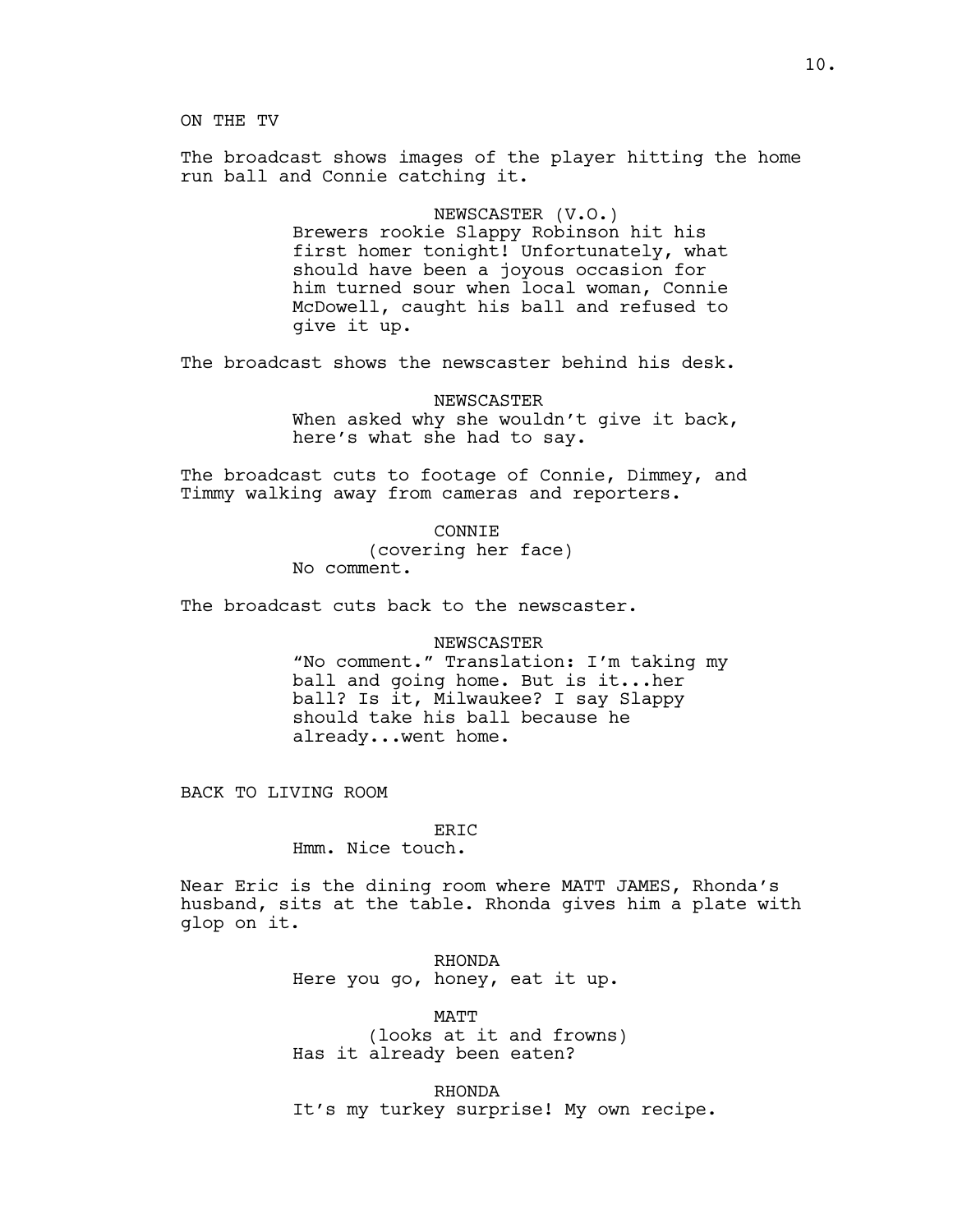MATT No surprise here.

RHONDA I'll be right back.

Rhonda heads to the kitchen. Matt rushes to the front door and opens it. Timmy stands there with a bag of food.

TIMMY

Here, quick!

MATT (whispering) Keep it down! She's coming back!

Timmy hands Matt the bag.

MATT (CONT'D) Thanks. How's Connie?

TIMMY Aw, she'll be alright.

A car speeds by with a PASSENGER throwing a bag of garbage at Timmy.

> PASSENGER (O.S.) Your son is dating a traitor!

TIMMY Me, on the other hand...

MATT Oh, that's rough.

RHONDA (O.S.)

Matt?

MATT

Now get out!

Matt shoves Timmy away and closes the door. Rhonda reenters.

> RHONDA Did I hear Timmy's voice?

> > MATT

Yeah, he told a silly joke again, and I threw him out.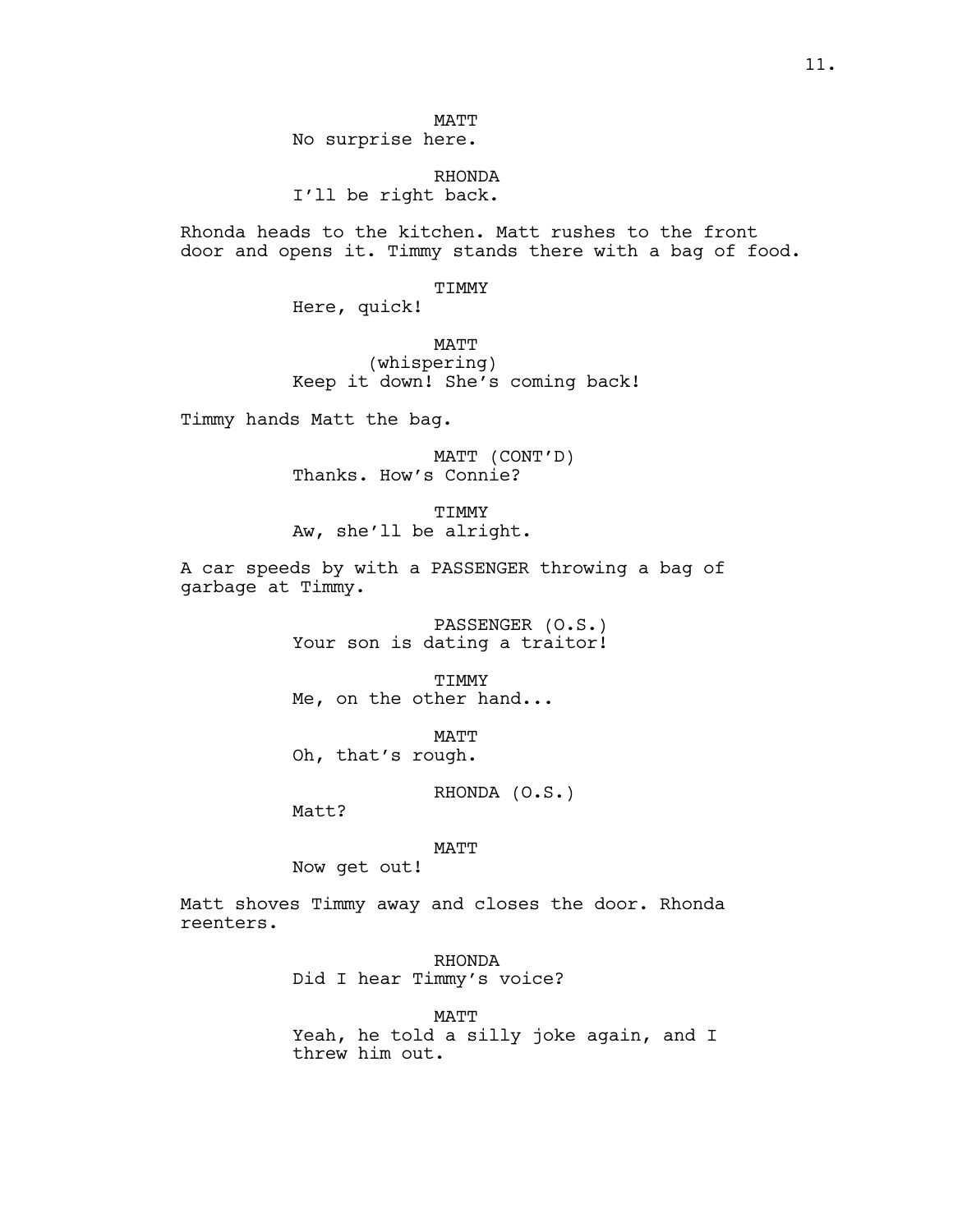RHONDA (pointing to the bag) What's that?

MATT

Uh...

ERIC Matt got some takeout!

MATT Eric, what the hell?

ERIC (to Matt while approaching him) Because you're supposed to be judging each of our cuisines!

# RHONDA

(to Matt) Yeah! And what did you do with Eric's meal?

**ERTC** Yeah, what DID you do with it?

MATT

I gave it to the dog.

A plate of food ZOOMS from the kitchen to the living room.

> RHONDA And he gave it right back.

MATT Look, guys, I'm hungry. Call it a tie. Ya'll both lose.

RHONDA No, we can do better.

ERIC Yeah, we Nelsons don't quit!

MATT

(sighs) Fine, try again tomorrow, but this time, get some assistance.

RHONDA We'll think about it.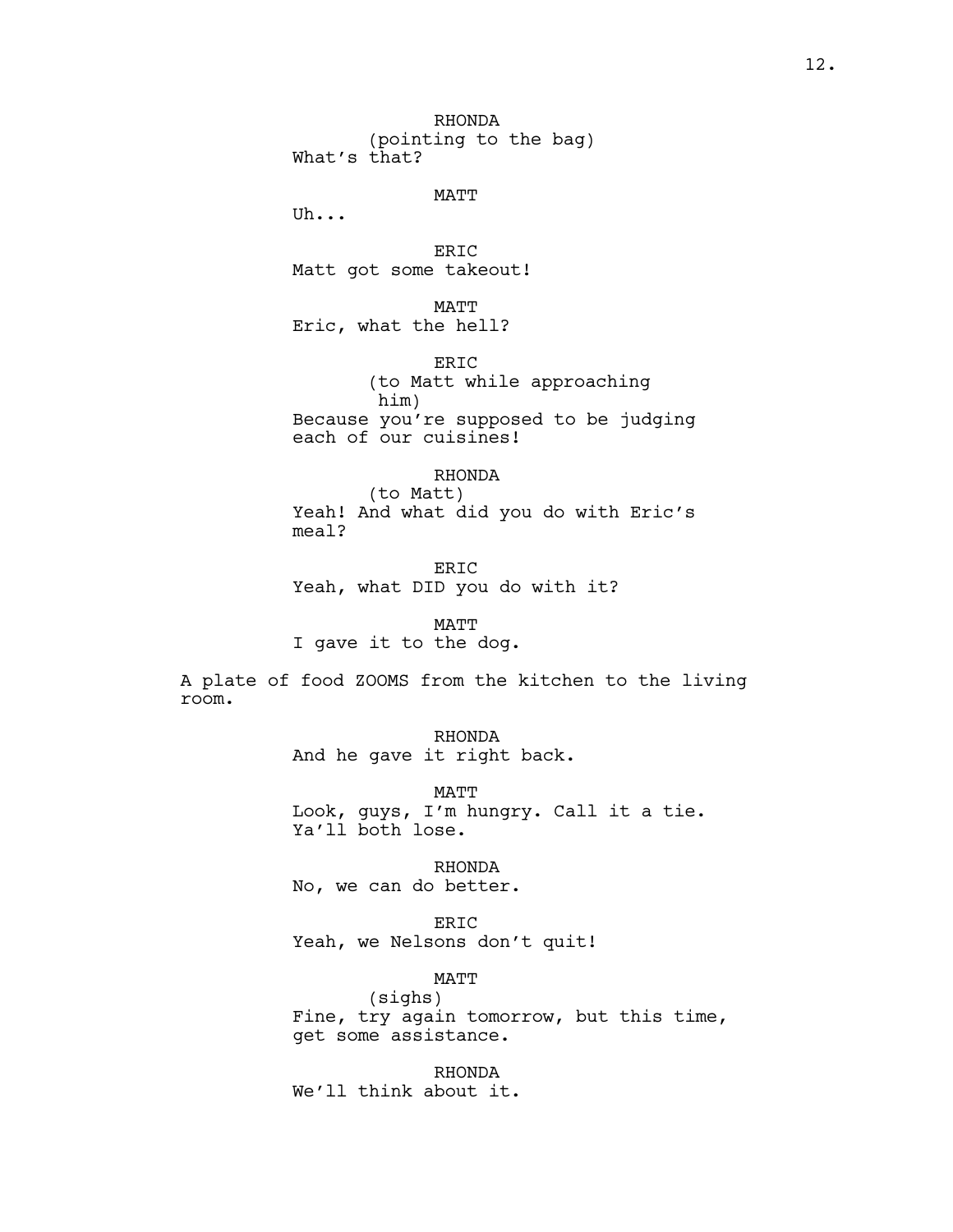```
MATT
```
Hey!

Matt steps in Eric's plate of food.

SFX: GLOP!

Matt grunts.

EXT. CONNIE'S BACKYARD - THE NEXT DAY

WINSTON the snake holds a baseball with his tail. He winds up his tail and pitches it to FRANKFURT the pig, who holds a bat over a makeshift home plate.

SFX: The ball SWOOSHES past Frankfurt.

WINSTON Strike three! You're out!

FRANKFURT Man, that was "ball"!

WINSTON

No, strike out!

Both argue. Connie approaches them with the ball.

CONNIE

Hey! Hey!

The two stop arguing.

CONNIE (CONT'D) Is this my baseball you're hitting?

WINSTON Don't worry, Connie, Frankfurt ain't hittin' it!

Frankfurt frowns at Winston.

CONNIE Guys, this is worth a lot of money!

FRANKFURT How? You didn't even get it autographed!

WINSTON That's the least of her worries.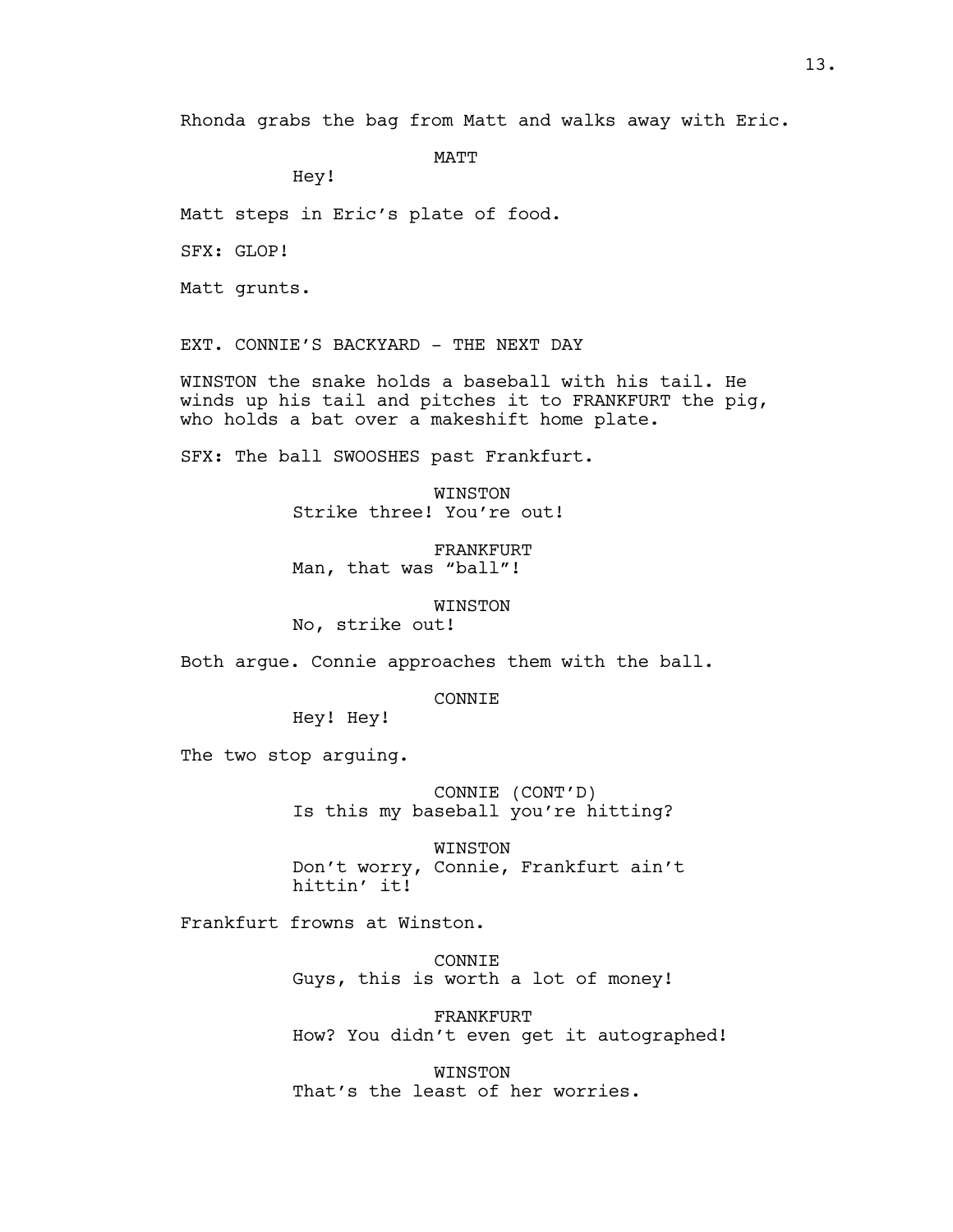14.

CONNIE Guys, don't start.

FRANKFURT So you're keeping it?

# CONNIE

Yes. Yes, I am!

FRANKFURT Well, good, you deserve it.

WINSTON

(to Frankfurt) Are you kidding? It belongs to Slappy!

FRANKFURT But it's a souvenir for Connie!

WINSTON Oh, what do you know? Neither of you are Brewer fans!

FRANKFURT Yeah I am! I started watching last year!

WINSTON Whatever. I'm been a fan all my life!

FRANKFURT So you were a fan when you were born?

Frankfurt and Winston continue to argue. Dimmey approaches Connie.

> **DIMMEY** Hey, honey. What's going on?

CONNIE Nothing. Just a little argument.

# DIMMEY

(looking around) With who?

Winston slithers around, and Frankfurt appears as a plush pig.

## CONNIE

Uh, never mind, they left. Come on, let's go to your father's diner.

DIMMEY Aren't you afraid of what might happen?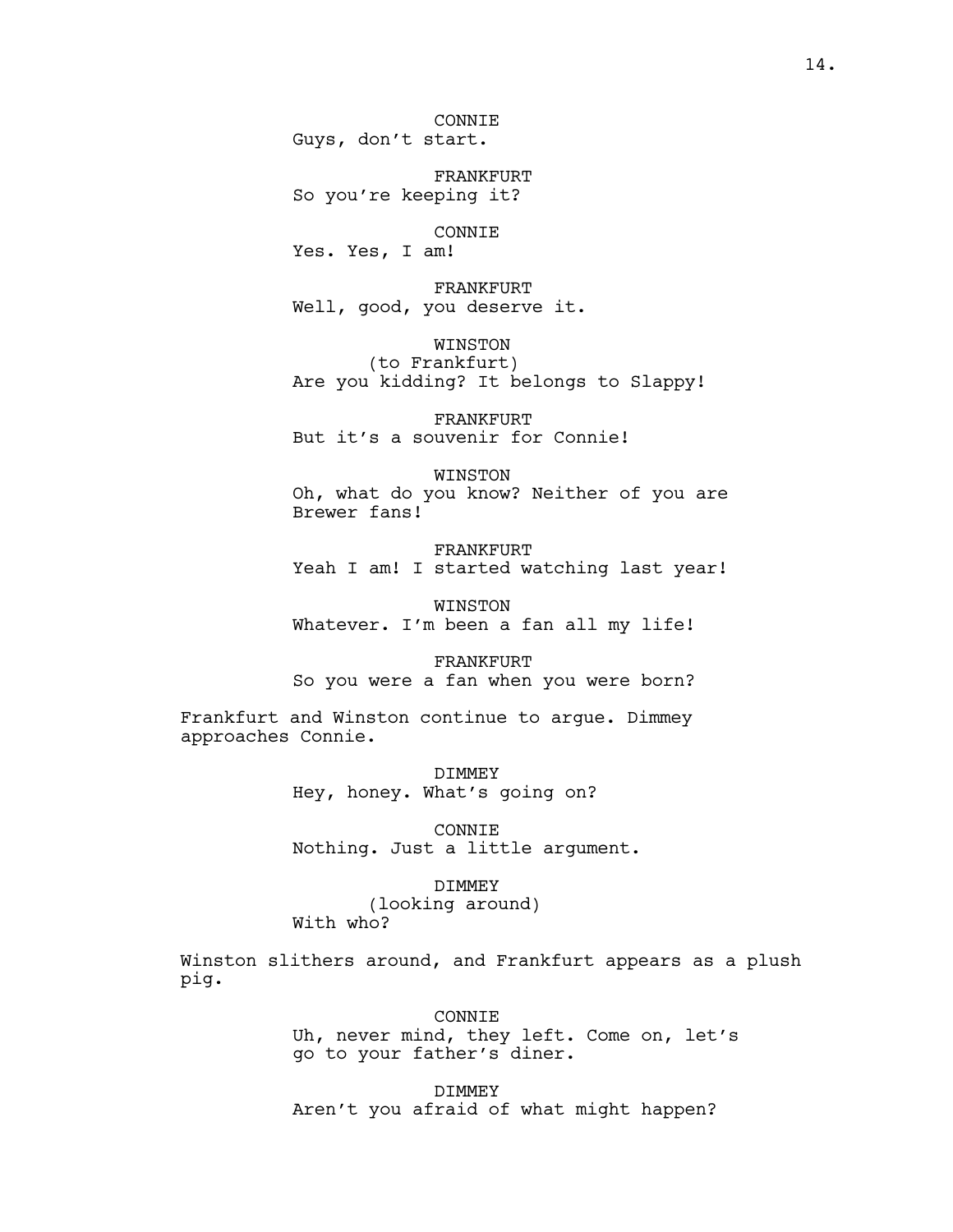**CONNTE** Look, we gotta eat. Plus, I'm not afraid of anybody!

EXT. TIMMY'S PLACE - PATIO - LATER

Dimmey and Connie sit at a table and eat. Connie dons a black hoodie and black sunglasses. She wears the hood over her head.

DIMMEY

Yeah, Connie, you don't look suspicious at all.

CONNIE

What are you talking about? Black makes me look slimmer, you know.

DIMMEY

While you're downing a triple cheeseburger?

CONNIE

Just finish eating so we can get outta here...not that I'm in a rush or anything.

Eric's brother BILLY, 18, walk up to their table with his roommate, RON, 18.

> BILLY What's up, Dimmey?

> > DIMMEY

Billy, what are you doing here?

# BILLY

Eric and our mom are cooking dinner, so I decided to grab a bite here. But now, I don't know which option is worse.

DIMMEY I meant, what are you doing here in town?

BILLY Me and Ron just came to visit for the weekend.

RON (to Connie) Hey, you look familiar.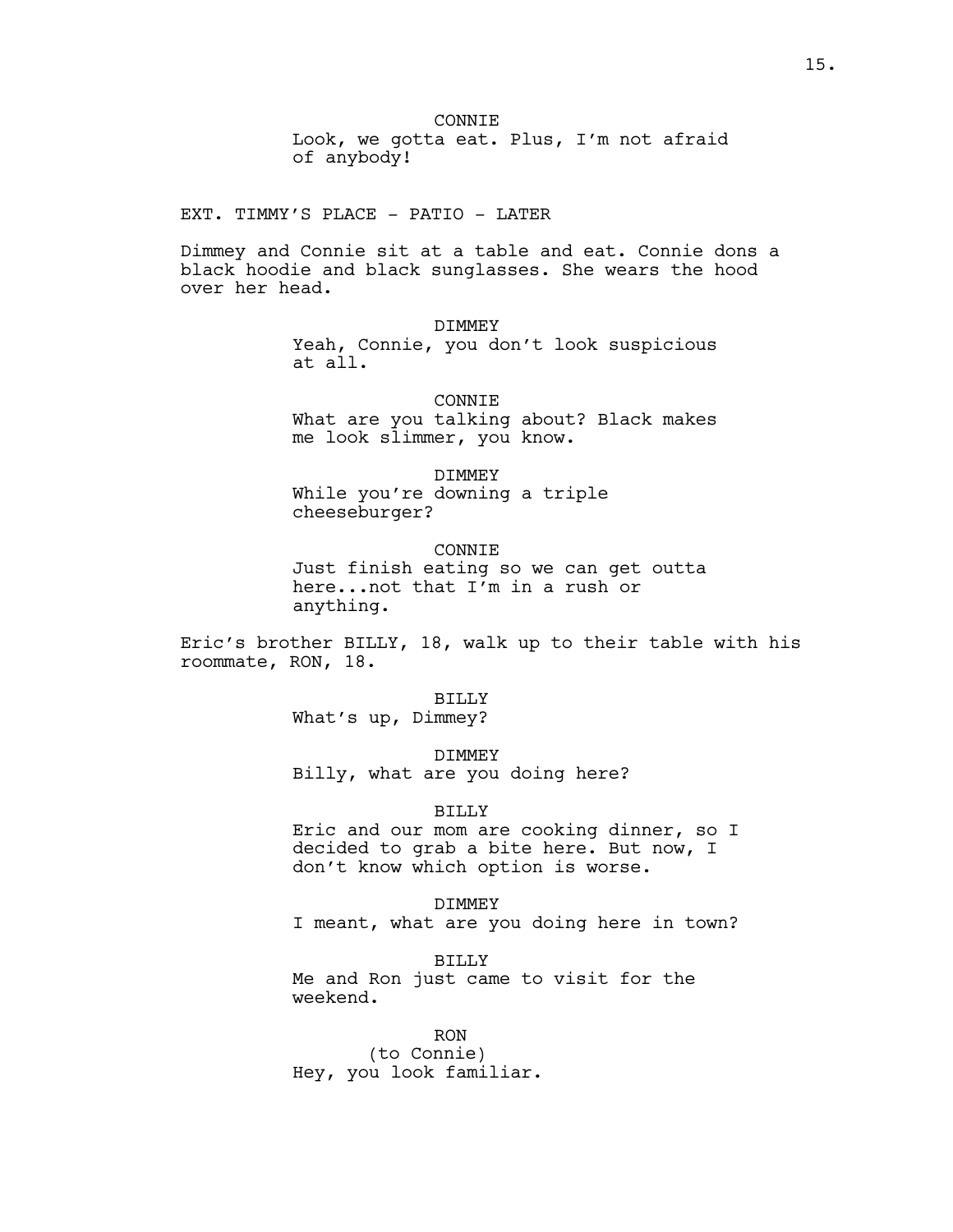RON I think I saw you on TV.

Polly and Pablo approach the others. Pablo wears a cowboy outfit with a ten-gallon hat and cowboy boots.

#### POLLY

Hey, Billy.

PABLO (with a country accent) Howdy, pardners! Cowboy Pablo here!

POLLY (signaling at Pablo) I don't know this fool.

PABLO

(to Connie) Hey, methinks me recognize you! Yer that fillie that everyone hates!

RON

Oh, you're Connie! You're the talk all around college!

### CONNIE

Aw man, even up there?

## BILLY

(to Connie) We got out of class to stage protests against you, AND we get extra credit, so thanks!

## CONNIE

(grimly) Glad I could help.

RON Hey, I'm a Cubs fan, so good job sticking it to the city!

#### BILLY

(to Ron) Cub fans exist?

RON (to Billy) Ha ha. Come on.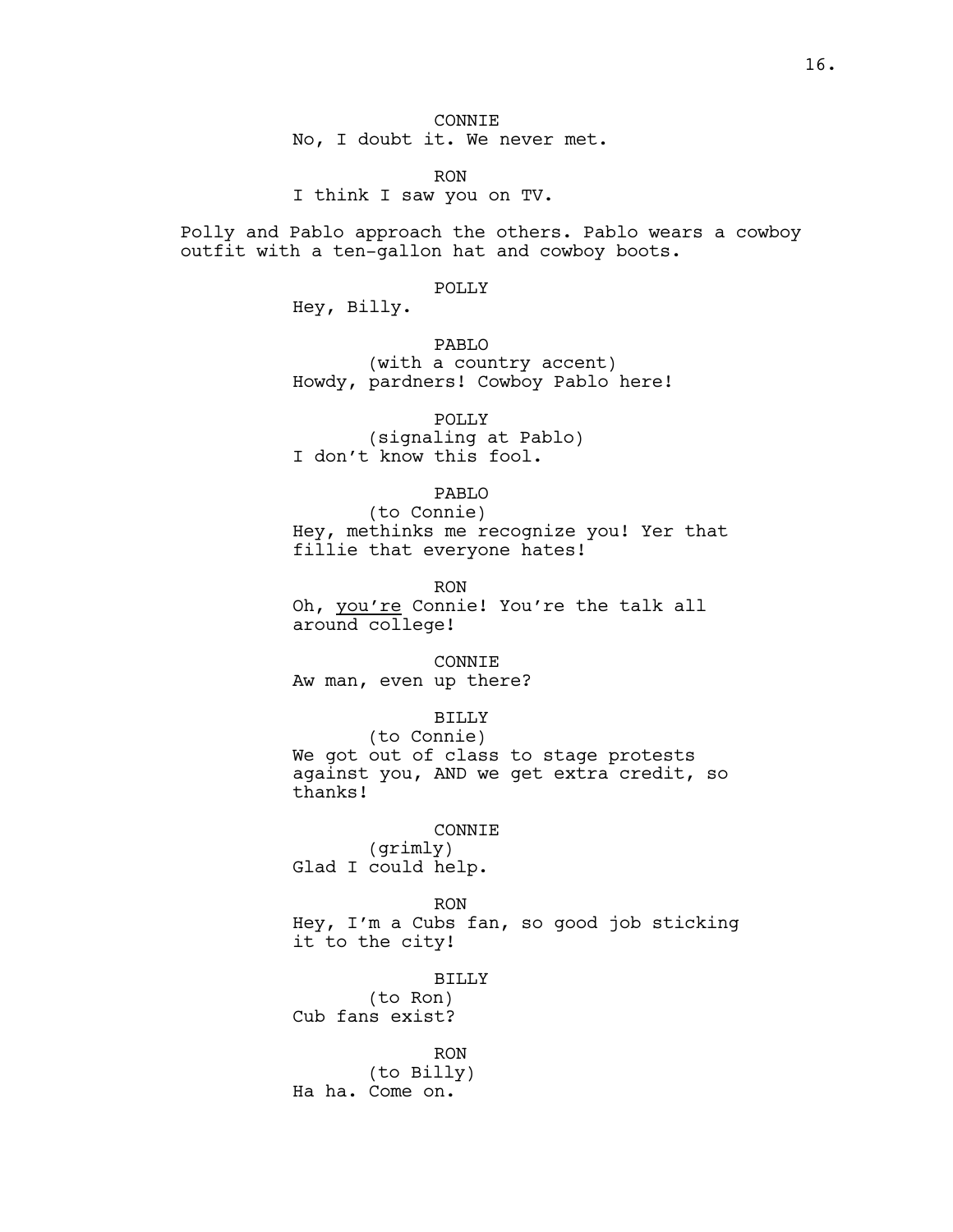Ron and Billy leave.

POLLY (to Connie) Well, I think it's horrible! You're giving Milwaukee a bad name!

SFX: POLICE SIREN!

Polly and Pablo look around.

POLLY (CONT'D) You never saw us!

Polly grabs Pablo by the arm and runs away.

DIMMEY Don't listen to them, Connie.

CONNIE It's getting hard not to.

DIMMEY Well, whatever you decide, me and my family will stand by you.

TIMMY (hurrying to their table) Guys, get out.

#### DIMMEY

What? Why?

### TIMMY

This is really bad for business. The only time my parking lot is packed, and it's filled with protesters! It's bad for business!

DIMMEY Dad, your business is bad for business!

TIMMY Just leave, both of you.

DIMMEY No! We paid good money here, and we're gonna stay until we're finished!

TIMMY

Fine, take it up with them.

Timmy points to PROTESTERS, who enter the patio, hold up picket signs, and start to chant.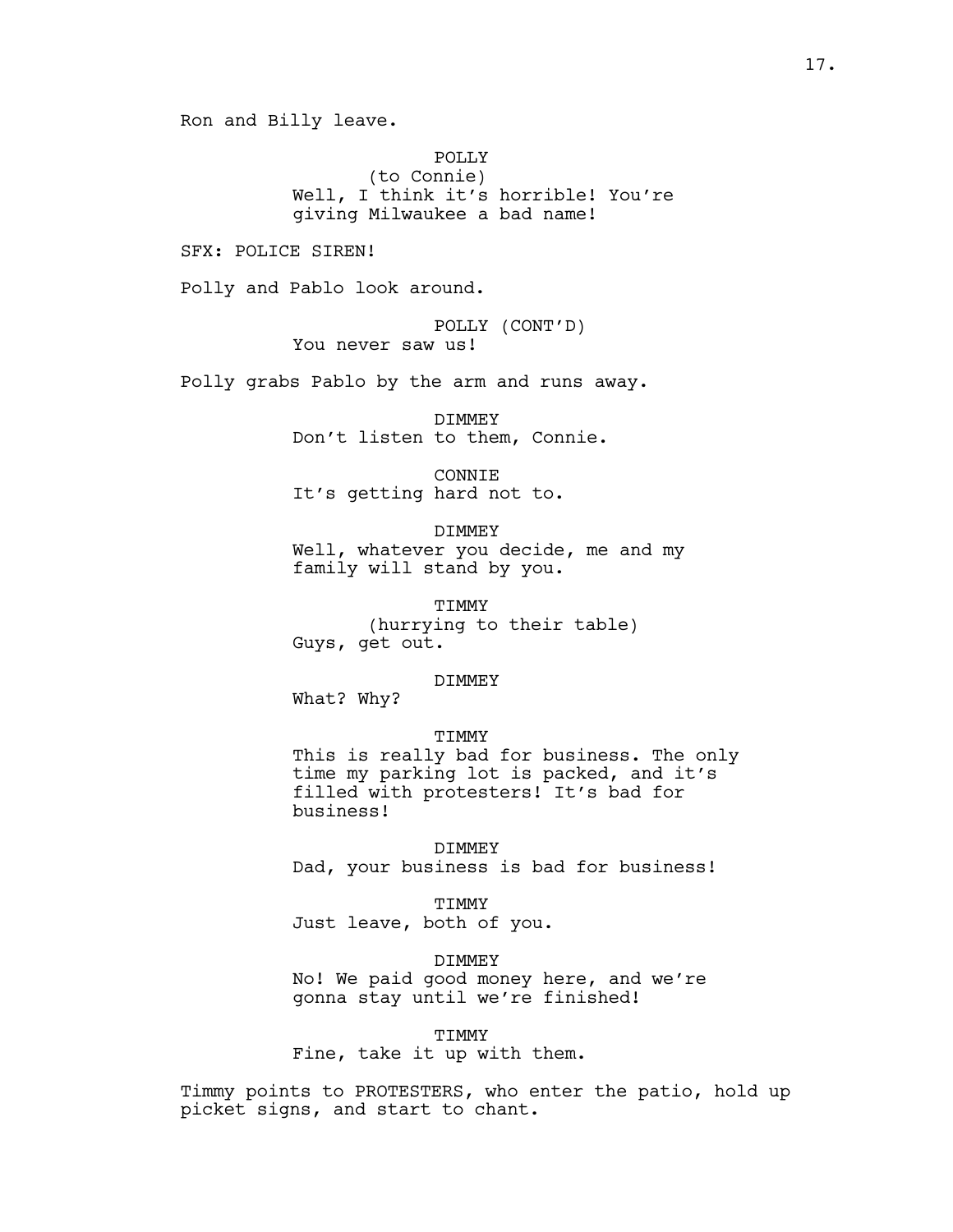PROTESTERS (O.S.) Give back the ball! Give back the ball!

CONNIE

Crap!

DIMMEY Let's get out of here!

Dimmey and Connie race away from their table.

TIMMY (calling out to Dimmey and Connie) And for the record, you guys didn't pay! (turns the other direction and runs) Hey! How does taking my jukebox equate to protesting?!

INT. SCHOOL AUDITORIUM - DAY

PRINCIPAL PETERS speaks in front of an auditorium full of students and staff.

> PRINCIPAL PETERS Before we start our presentation, we like to give our students an opportunity to express themselves.

Connie stands off stage.

CONNIE

(thinking) *Okay, just explain your side of the story, and maybe they'll understand.*

PRINCIPAL PETERS Without further ado, here's your classmate, Constance McDowell.

Connie walks onto the stage. JACOB JACKSON, 16, shoots out from his seat. Dimmey sits next to him.

> **JACOB** (yelling) Boo! Get her off the stage!

DIMMEY (to Jacob) You saw the game, too?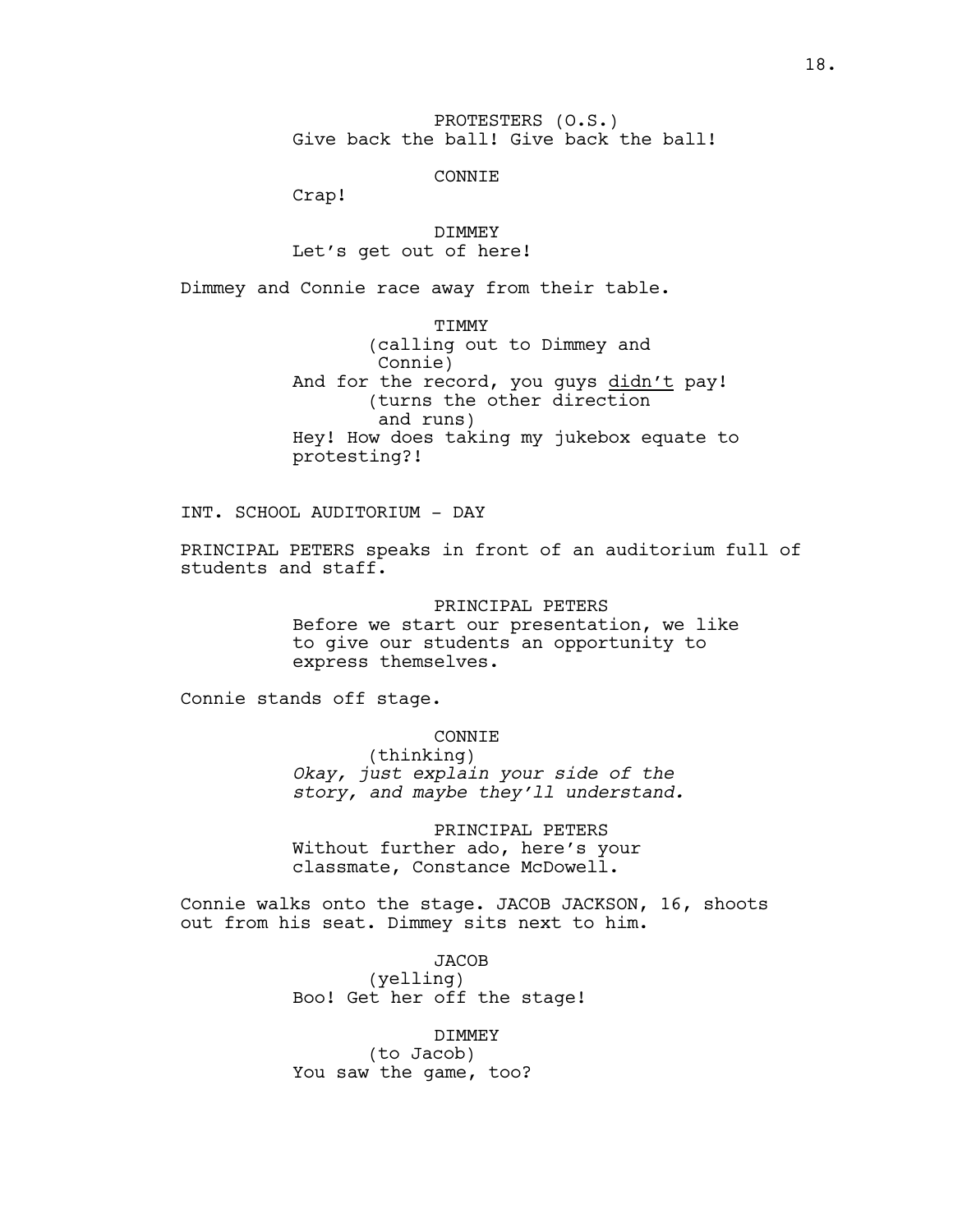The audience get out of their seats and chase Connie out of the auditorium.

# CONNIE

(running away) AAUGH!!

Dimmey runs to Principal Peters.

DIMMEY Principal Peters, aren't you gonna do something?

PRINCIPAL PETERS You're right. (to the crowd, nonchalantly) Stop it. Come back here.

Dimmey looks at Principal Peters confused.

PRINCIPAL PETERS (CONT'D) (pointing to himself) Season ticket holder.

Dimmey shakes his head and runs after Connie.

EXT. OUTDOORS - SAME

Connie runs down the street as the crowd chases her. She dashes into an alley behind a dumpster. The crowd runs past the alley. Connie sneaks from behind the alley and runs into a nearby corner store.

INT. CORNER STORE - SAME

Connie walks into the store. She looks up and sees a TV hanging from the ceiling. A newscaster reports.

ON THE TV

NEWSCASTER (V.O.) Melville "Slappy" Robinson was born with an unfortunate name and very humble beginnings.

SLAPPY ROBINSON is being interviewed.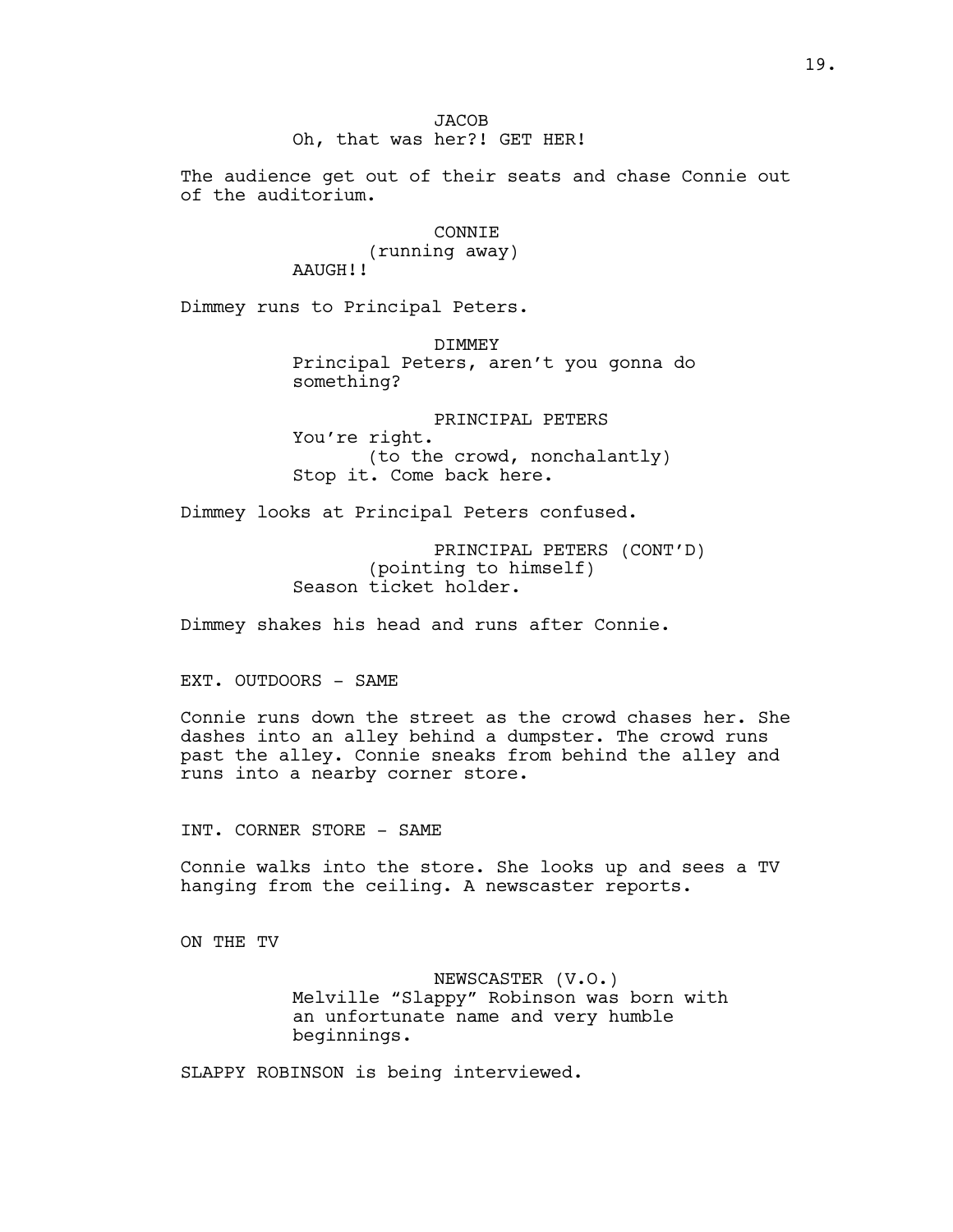SLAPPY

My family was poor. I had to share one pair of shoes with my brother. It was rough. (sniffles) One thing that kept me going was my love for baseball and someday making a team.

BACK TO STORE

## CONNIE

Oh brother.

ON THE TV

### NEWSCASTER

Now I'm not going to point out the actions of one Constance McDowell, however she may justify them. But I will say this, if you're listening, Ms. McDowell. You owe it to your city to give back what is not yours. Slappy Robinson would have wanted it that way.

The camera cuts to Slappy.

## SLAPPY

Excuse me, but I'm not dead. Your camera is literally on me right now!

## NEWSCASTER

We will dedicate each newscast in celebration of the life of Slappy Robinson. Good day.

### SLAPPY

Hey!

BACK TO STORE

# CONNIE

This is ridiculous.

She walks down an aisle and runs into Eric.

CONNIE (CONT'D) Eric, what are you doing here? Shouldn't you be at school helping to chase me down?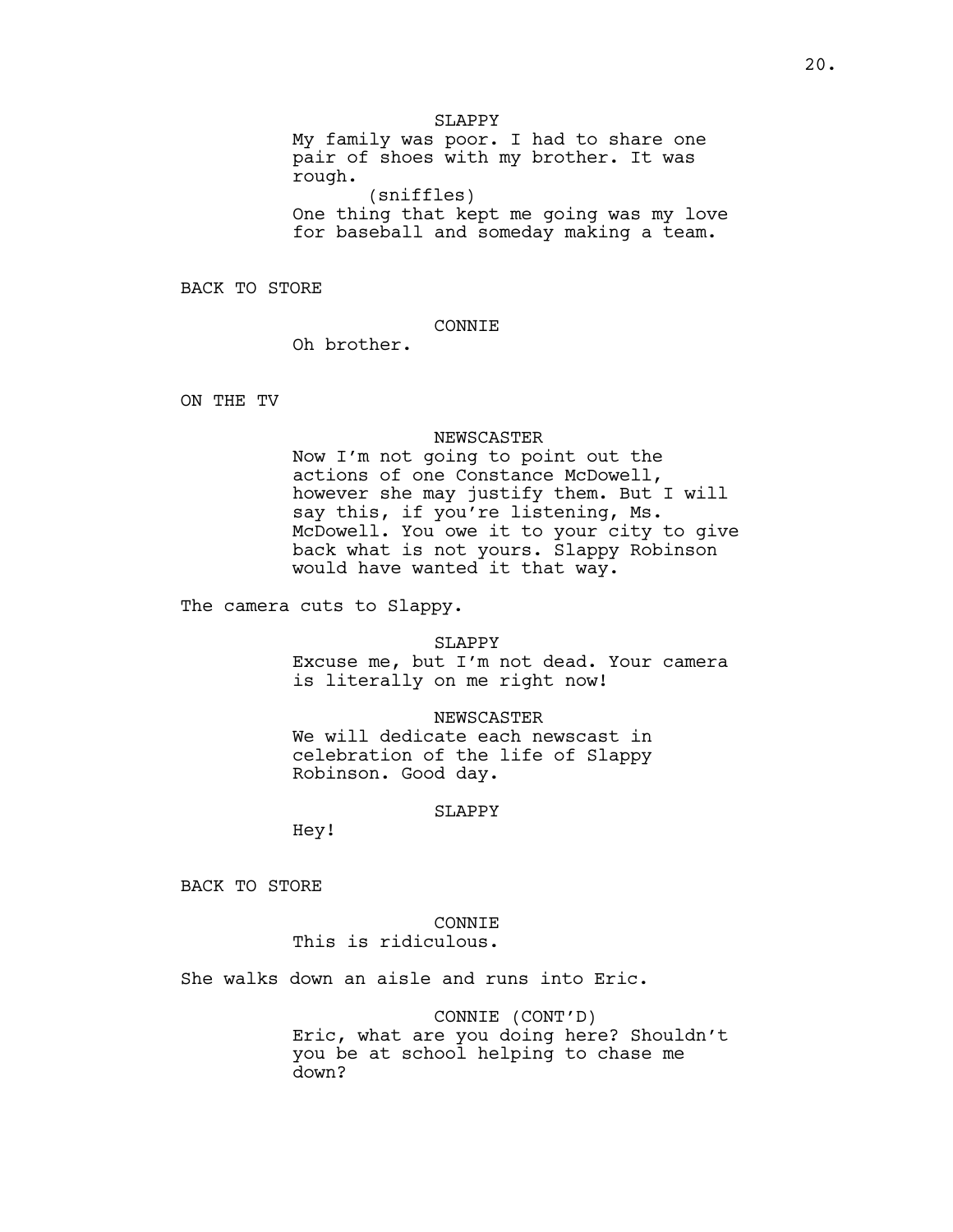**ERTC** I am providing a meal for my family, so I am willing to miss a day of school for it.

## CONNIE

Well, you're not missing much, just my hanging.

## **ERTC**

Oh, come on, your boyfriend wouldn't let that happen.

### CONNIE

I guess. He even told me that he supports any decision I make.

ERIC Dimmey must really like you, then.

**CONNTE** 

At least someone does.

ERIC

Connie, have you tried to look at the baseball from another angle? That maybe it's more than a baseball?

## CONNIE

Of course it's more than a baseball! That's why everyone's after me!

#### ERIC

That's just it. This city can be so divided at times. The baseball is bringing people together for one purpose: hating you!

CONNIE Well, God bless America.

#### ERIC

Joke all you want, but is this baseball really worth all this trouble? (points to her) Think about it, Connie. Think about it.

Eric slowly walks away backwards while still pointing to her. Connie stands there.

> ERIC (CONT'D) (returning to the area) I have to get something from this aisle, but my point is still valid.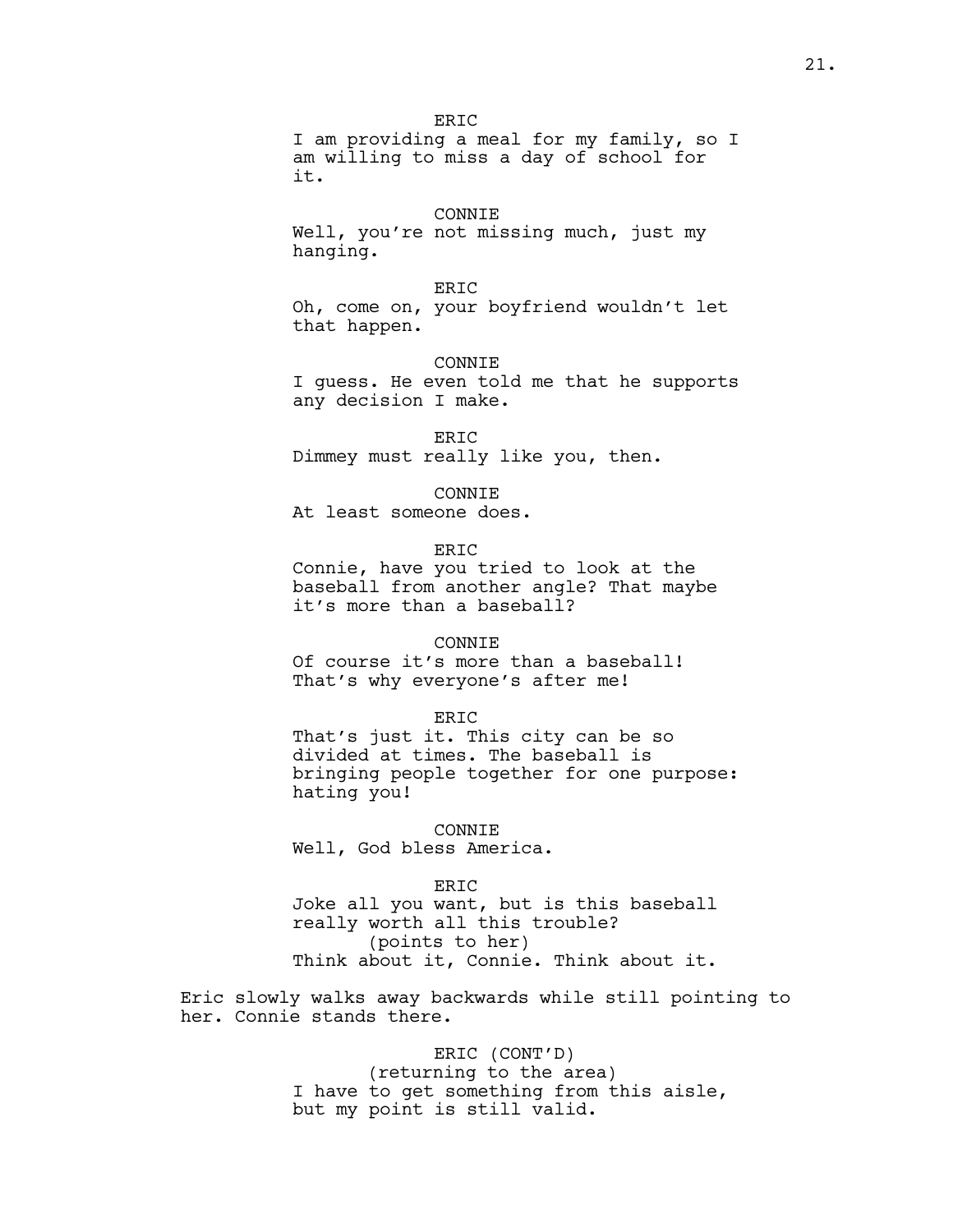Eric goes to a shelf. Connie walks away.

**CONNTE** It feels like I don't have a friend in the world except Dimmey.

The CLERK makes an announcement on the PA.

## CLERK (O.S.)

Attention shoppers: we would like to let you know that we are here for you during these troubled times.

### **CONNTE**

(smiles)

Awww.

CLERK (O.S.) However, if your name is Constance McDowell, the store is now closed.

#### CONNIE

(sighs) Of course.

She leaves the store.

INT. NELSON HOUSE - KITCHEN - DAY

Matt and Rhonda both wear aprons and stand in front of a table with baking ingredients and utensils.

RHONDA

(struggles with rolling pin) I can't do it!

**MATT** 

You need to put flour on the rolling pin.

### RHONDA

(put the rolling pin down) It's no use. When I was married to a rock star, I didn't have to worry about cooking. The maids and butlers did it.

MATT

You don't have to worry about it now, either, because me or Cynthia can do it.

RHONDA

But I want to win this cook-off and wipe that smile off that silly kid's face!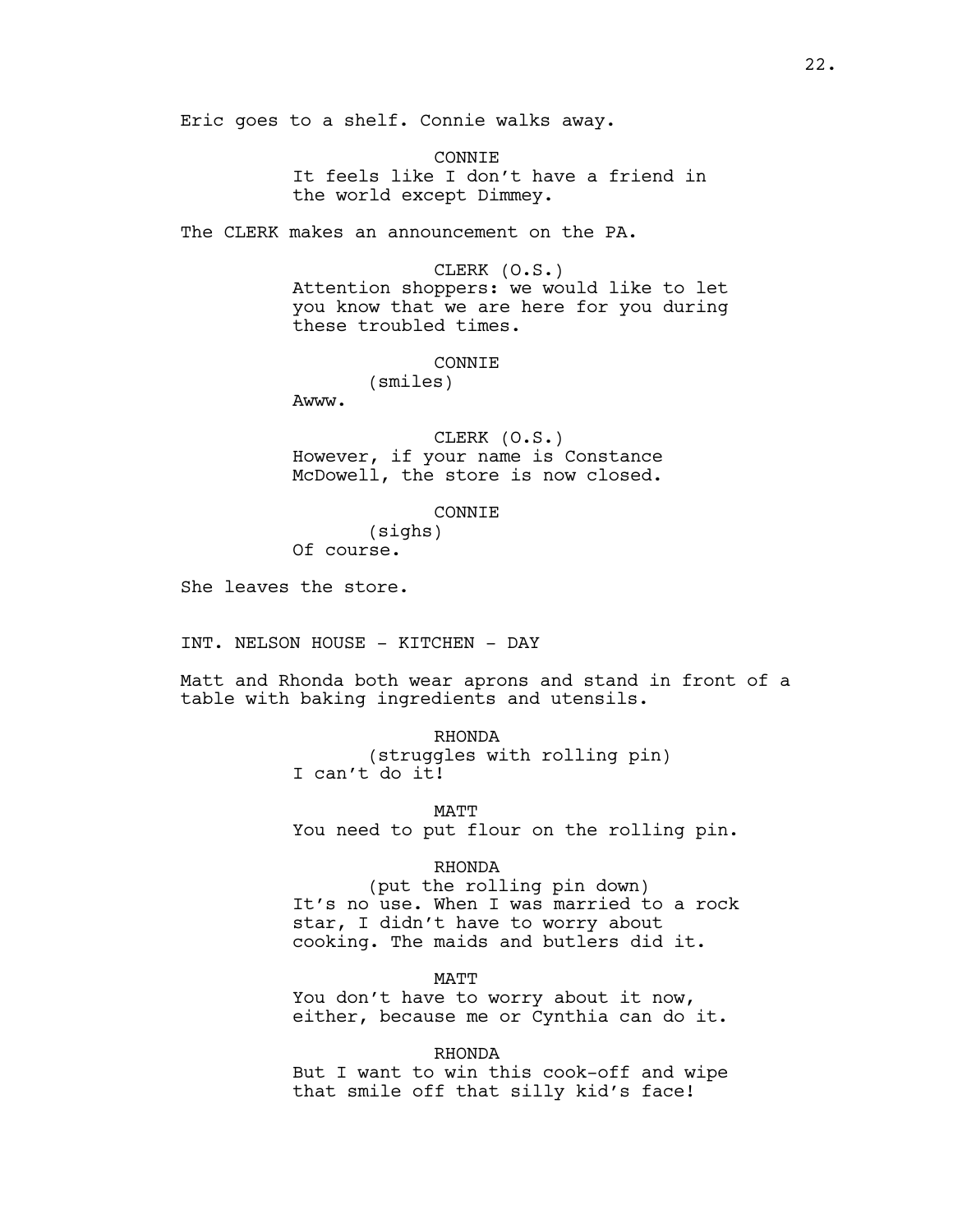Matt stands behind Rhonda and places her hands on the rolling pin.

> MATT (CONT'D) Now you put the flour on the pin like this. Then you roll slowly back and forth like this.

They both roll the pin and slowly rock back and forth.

MATT (CONT'D) Yeah, that's it. Back and forth and...

Rhonda turns around and kisses him. Matt stands back.

MATT (CONT'D) Hey, what are you doing?

RHONDA I thought one thing was gonna lead to another!

MATT Come on, Rhonda, be serious. We gotta do this quick before Eric comes back.

RHONDA

Okay, okay.

Eric busts through the kitchen door.

ERIC

Busted!

Matt and Rhonda gasp.

# RHONDA

(to Eric) Honey, it's not what you think!

ERIC Mom, we agreed to not get any outside help!

RHONDA (pointing to Matt) Oh, he don't count!

MATT

Thanks, dear.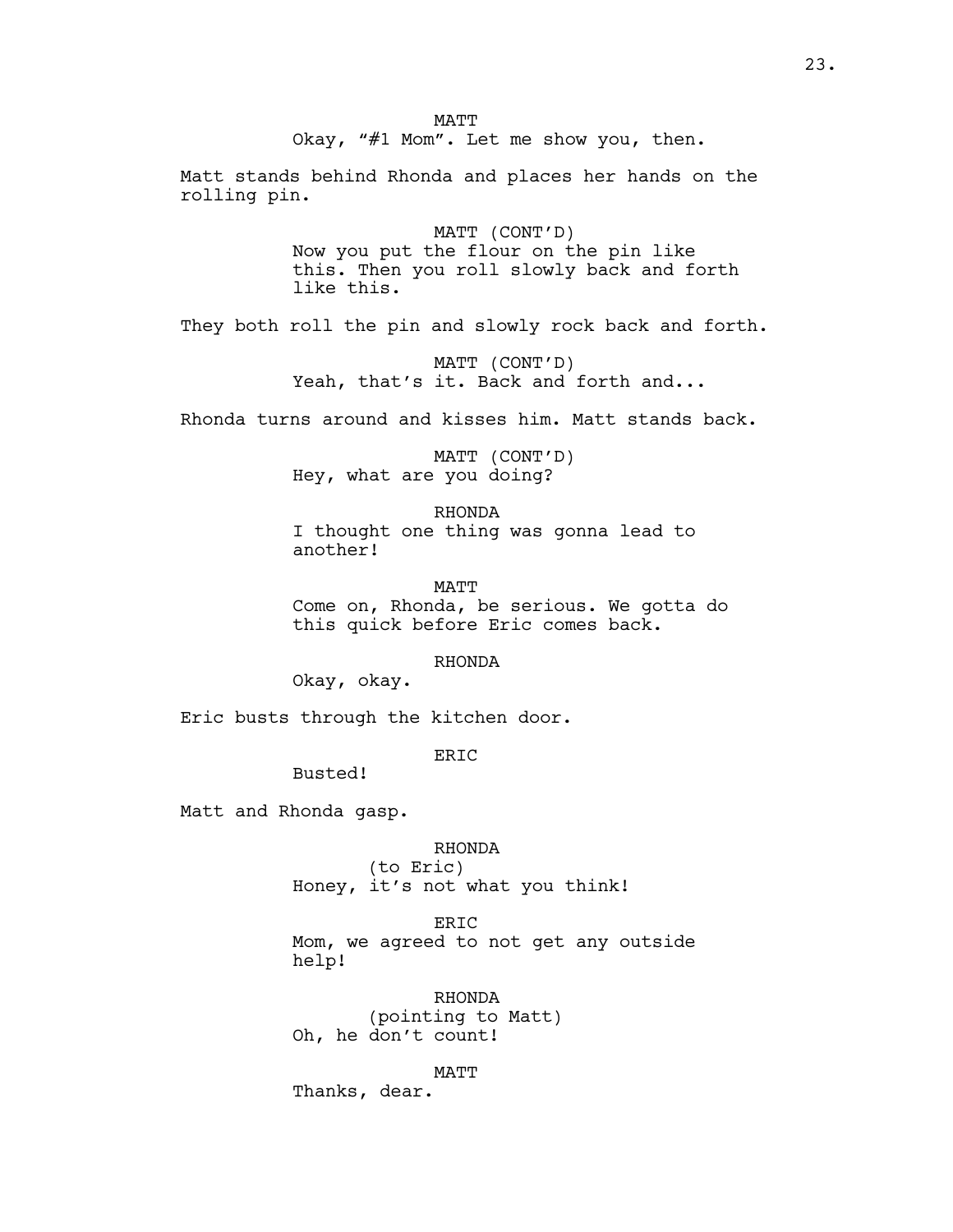**ERTC** (holding a plate of cookies) Take me. I made these cookies all by myself!

Matt tries a cookie.

MATT

Hey, not bad, son!

# RHONDA

(takes a cookie) Eric, these cookies look perfectly round.

ERIC Thank you! Beginner's luck, I guess.

# RHONDA

(pulls out an open package) Is that why there was this package of preformed cookie dough in the garbage?

**ERTC** Oh, you're digging through garbage now?

RHONDA That's not the only garbage I'm digging through!

Eric and Rhonda continue to bicker.

MATT Okay, enough! When will you guys end this?

RHONDA When Eric plays fair!

# ERIC

Same with Mom.

RHONDA

Eric, let's go back to the drawing board, and no fighting this time.

ERIC

Okay. I'm game.

Eric and Rhonda walk out of the kitchen.

MATT Hey, can I get another cookie?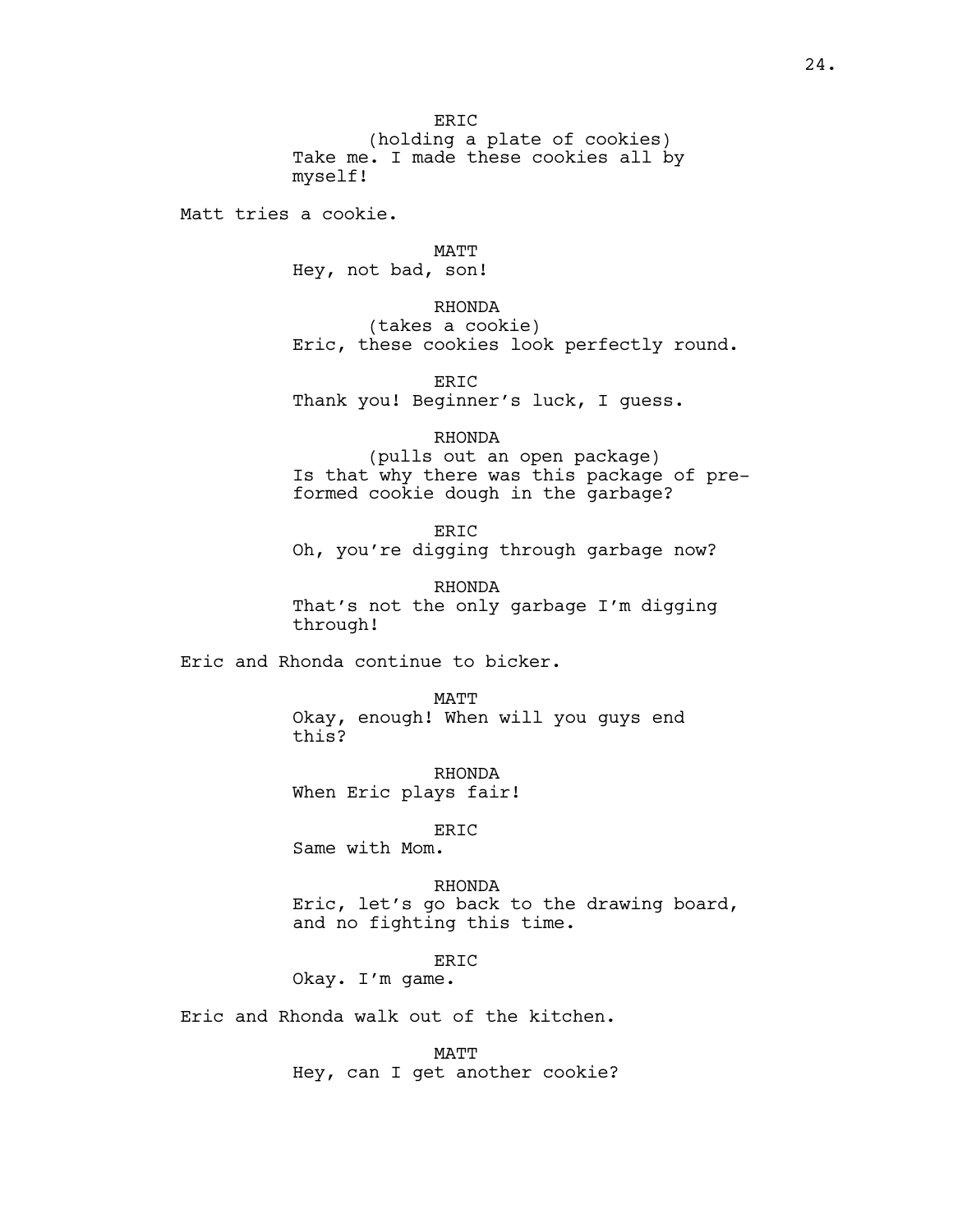Matt sighs.

EXT. OUTDOORS - DR. SYD'S OFFICE - DAY

Connie lays in a hammock. DR. SYD the mole sits next to her with a notepad.

> CONNIE Dr. Syd, I don't even know what I'm fighting for anymore. And I'm making everyone mad.

SFX: Dr. Syd SCRIBBLES on his pad.

CONNIE (CONT'D) I just need some guidance, that's all.

OLIVER the duck, wearing reading glasses, approaches Dr. Syd with some files.

SFX: Oliver QUIETLY MUMBLES in Dr. Syd's ear. Dr. Syd GASPS.

Dr. Syd gets up and knocks Connie out of the hammock.

SFX: Connie PLOPS on the ground.

CONNIE (CONT'D)

Hey!

Dr. Syd and Oliver point to show Connie the exit.

CONNIE (CONT'D)

Fine, then!

Connie exits the area. Dr. Syd waves his hand to the next patient. CHAZ TREPUR, teens, sleepwalks over to the hammock and lays in it. Dr. Syd sits.

SFX: Chaz SNORES. Dr. Syd SCRIBBLES on his pad.

Dimmey walks up to Connie while looking at Chaz and Dr. Syd.

**DIMMEY** 

Wow, I wonder what they're gonna talk about.

CONNIE Honey, I think I know what I have to do.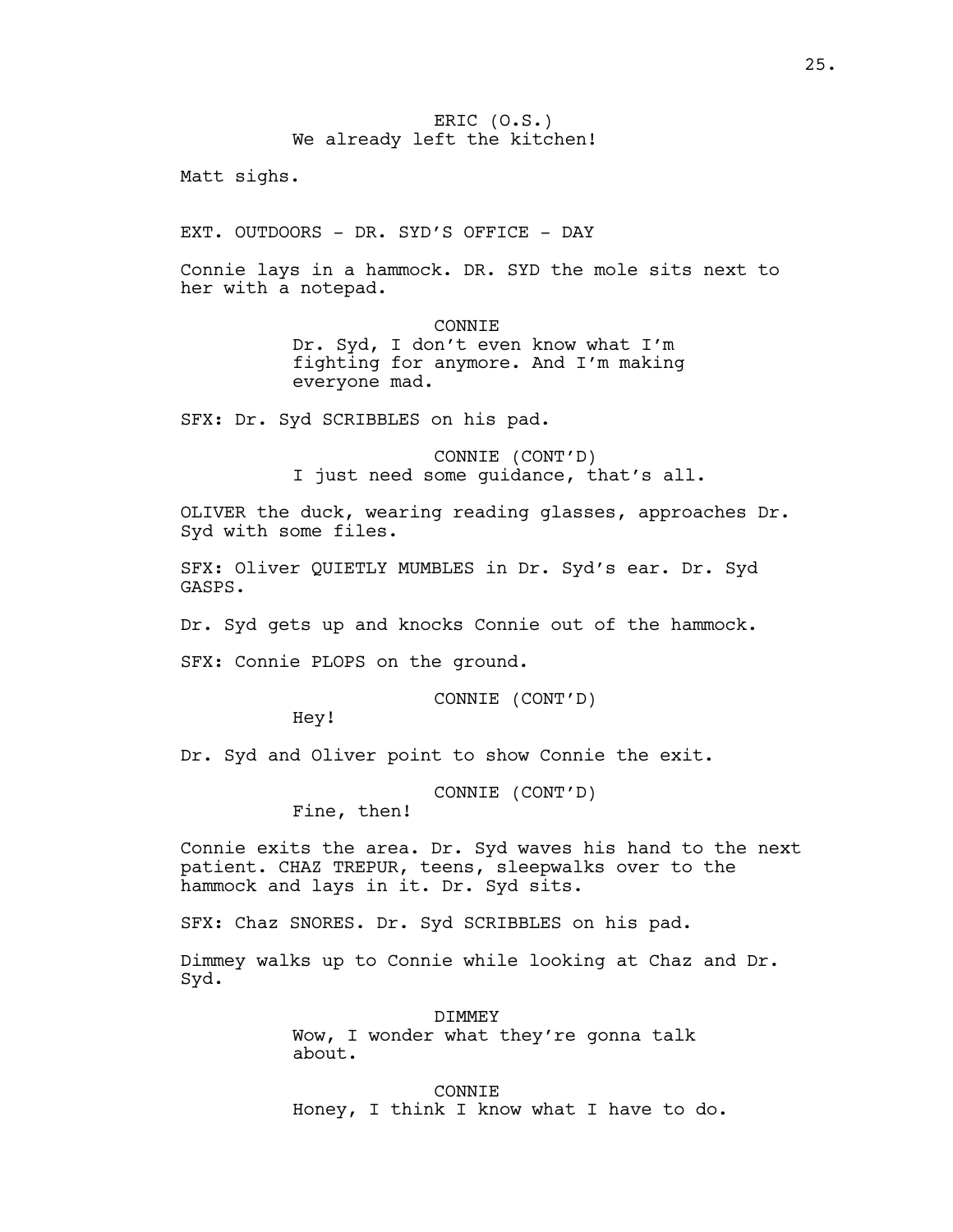Connie marches away. Dimmey walks up to Oliver.

DIMMEY You guys couldn't have just made an exception for her?!

OLIVER (speaking telepathically) No. You see, we here at...what's the name of this place, anyway?

Dimmey grunts frustratingly.

INT. NELSON HOUSE - DINING ROOM - DAY

Matt sits at the table and sips from his mug.

MATT Mmmm! Honey, this is really good!

Rhonda stands next to him.

RHONDA Yep. I boiled some water, poured it in a mug, and put a tea bag in it!

MATT

Awesome.

Eric approaches the table with a bag of microwavable popcorn.

ERIC

That's really good, but check out what I made here, Matt.

MATT (opening the bag and tasting the popcorn) Not bad, Eric!

**ERTC** 

See, I followed the popping directions on the bag, but instead of waiting for the allotted time, I took the bag out of the microwave a few seconds earlier so the popcorn wouldn't burn.

MATT

Smart.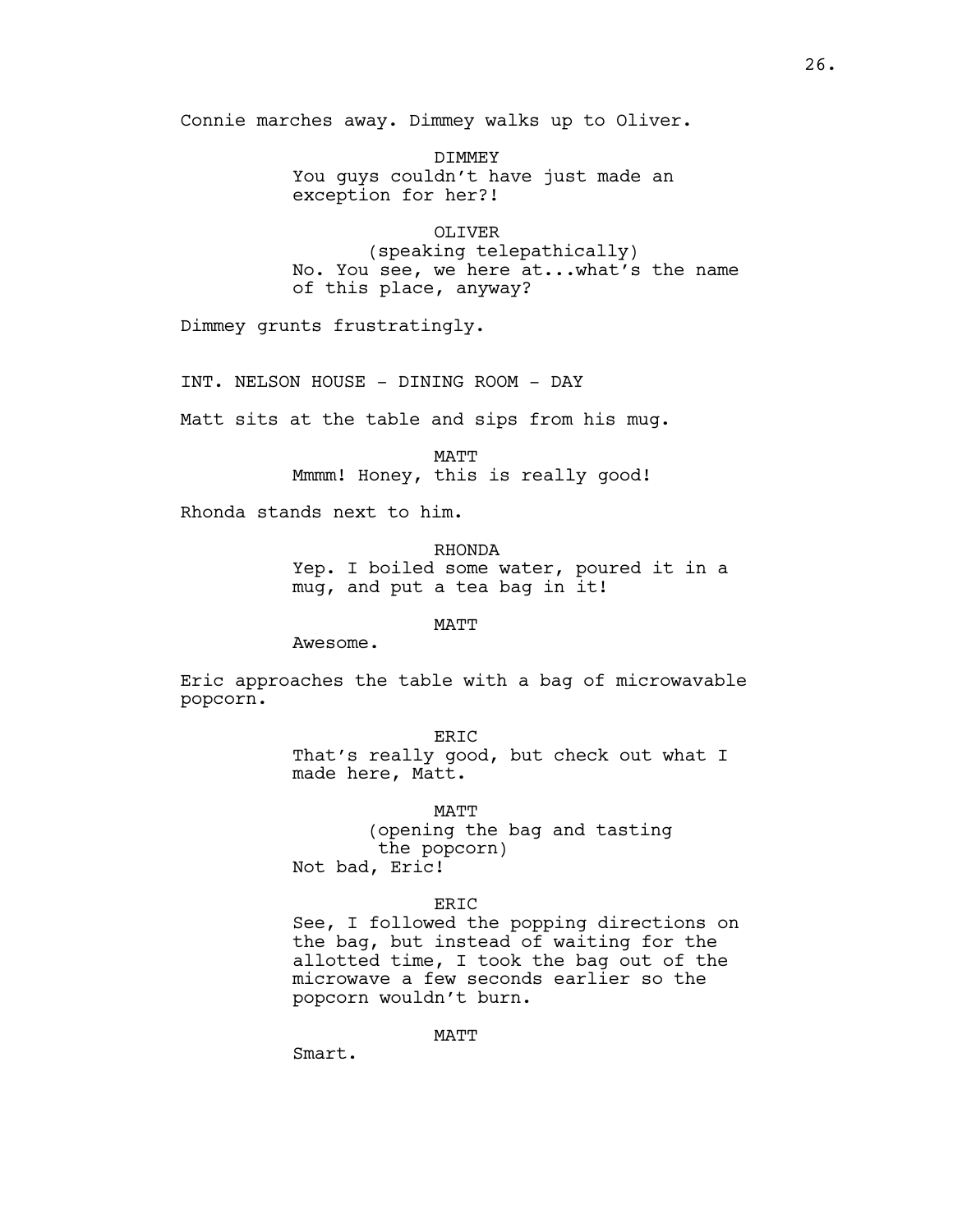ERIC And get this: I even shook it up after I took it out! RHONDA Wow! MATT Well, you both outdone yourselves, but there can only be one winner: Rhonda! RHONDA (squealing) Yay! (to Eric) In your face! ERIC (to Matt) Hey, that's not fair! You only voted for her because you share a bed with her! MATT Damn right. Eric scoffs. MATT (CONT'D) And now it's time to award the prize. ERIC Wait, I thought there was no prize. MATT Not for you. (in a sexy tone) For me. (to Rhonda, getting up) Okay, baby, I'm ready for my prize.

RHONDA (walking away) Not right now, Matt, I have a headache.

Matt sits back down and mopes.

ERIC (laughing) Bet that popcorn is tasting mighty good right now, huh?

Eric pats Matt's shoulder and leaves.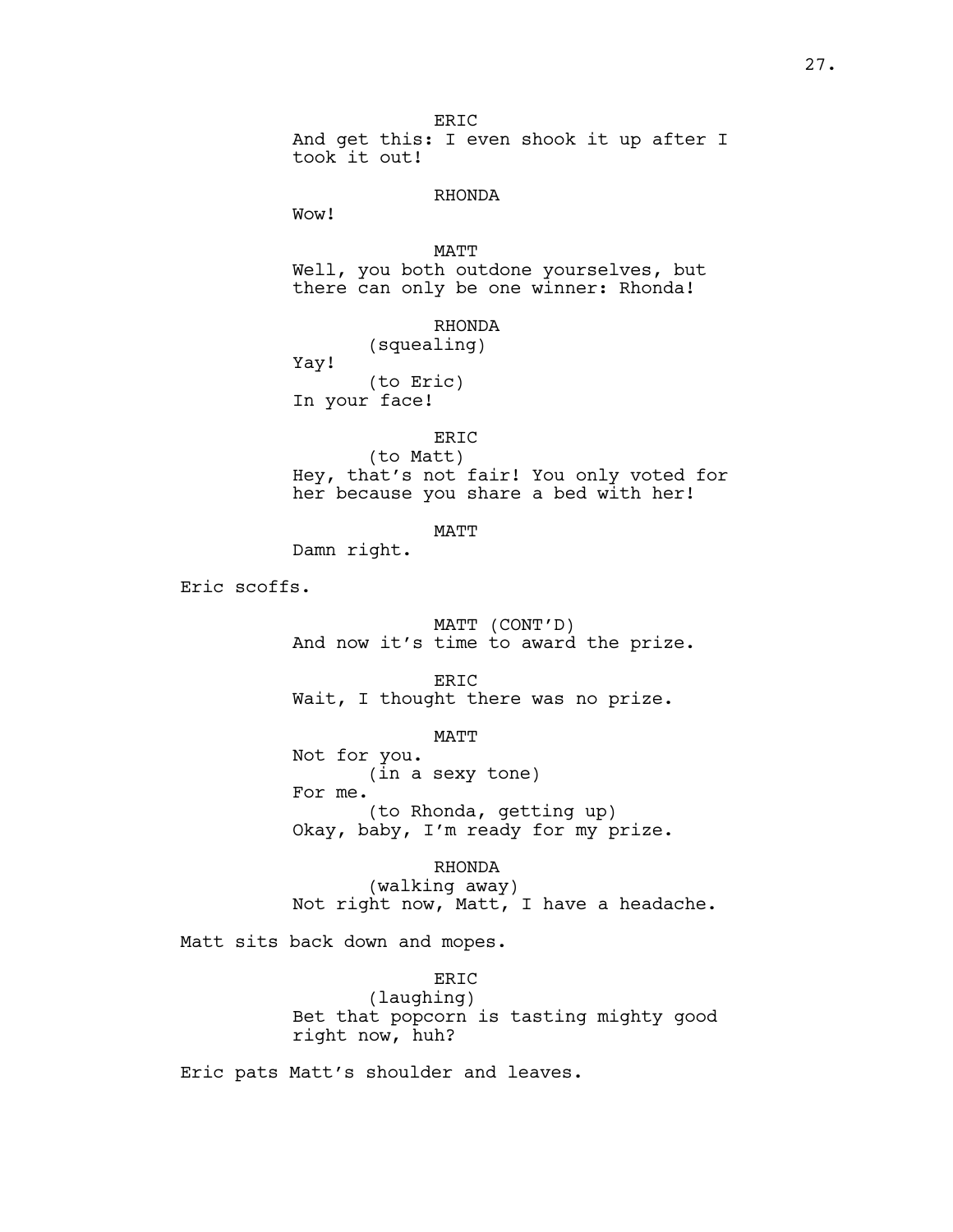# INT. STADIUM OFFICE - DAY

Connie and Dimmey enter the office and approach Gary.

#### CONNIE

Gary, I've done some thinking. I like seeing my friends, family, and neighbors happy. I also don't want to hurt Slappy anymore, so I'm gonna give it to him.

GARY

Give what to him?

CONNIE

(pulling the baseball out) His baseball! Here.

GARY

Oh, good luck trying to find him. We traded him this morning.

## DIMMEY

What? Why?

### GARY

He went on a rant about how he wasn't getting enough playing time. Then he started to badmouth the fans and the city, and Milwaukee doesn't tolerate that. So he's outta here!

## CONNIE

Wow.

## GARY

But I commend you for doing the right thing. Eventually. So go ahead and keep that ball.

# CONNIE

Actually, do you still have those other gifts in exchange for the ball?

## GARY

(sternly) So go ahead and keep that ball.

#### DIMMEY

Let's go, Connie.

Dimmey and Connie leave.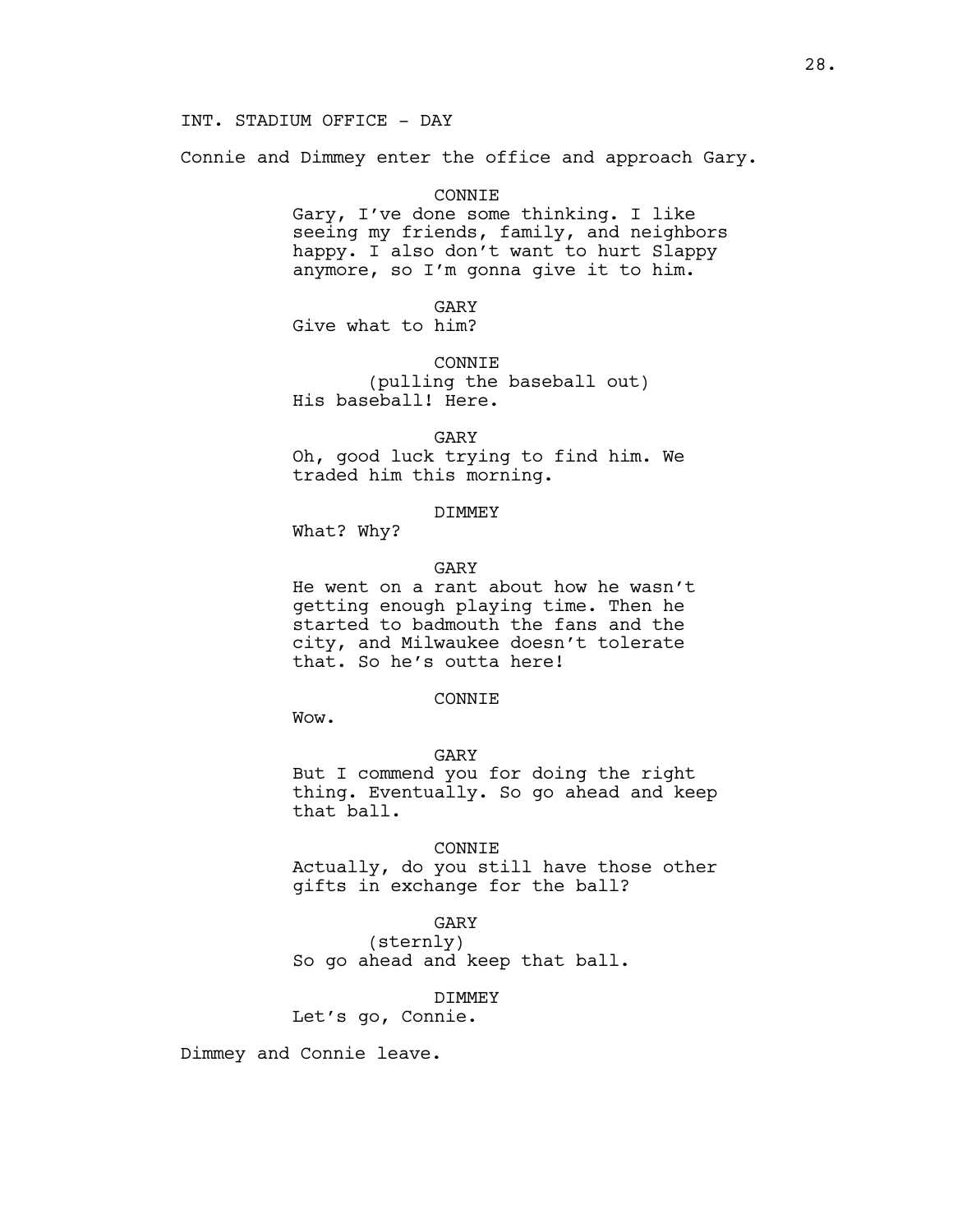EXT. BASEBALL STADIUM - LATER

Dimmey and Connie sit in the stands and watch the baseball game.

### CONNIE

(looking around) Well, it looks like people know how to forgive and forget around here!

DIMMEY Or just "forget", anyway.

SFX: A baseball bat goes CRACK!

FAN  $(0.S.)$ 

Foul ball!

Everyone stands up. Connie catches it with a baseball glove. The crowd cheers.

> CONNIE (waving the ball around) Hey, look!

DIMMEY I can't believe it, honey! You have two balls!

### CONNIE

That's what...

# DIMMEY

(with Connie) "...she said." (rolling his eyes) Ha, ha. But what are you gonna do with this ball?

CONNIE Are you kidding? I learned my lesson! (calling out) Hey, baseball players, here!

Connie throws the ball back onto the field. Dimmey gasps.

DIMMEY Connie, you shouldn't have done that!

CONNIE What are you talking about?

Connie and Dimmey look to their right and see two tall, bulky security guards.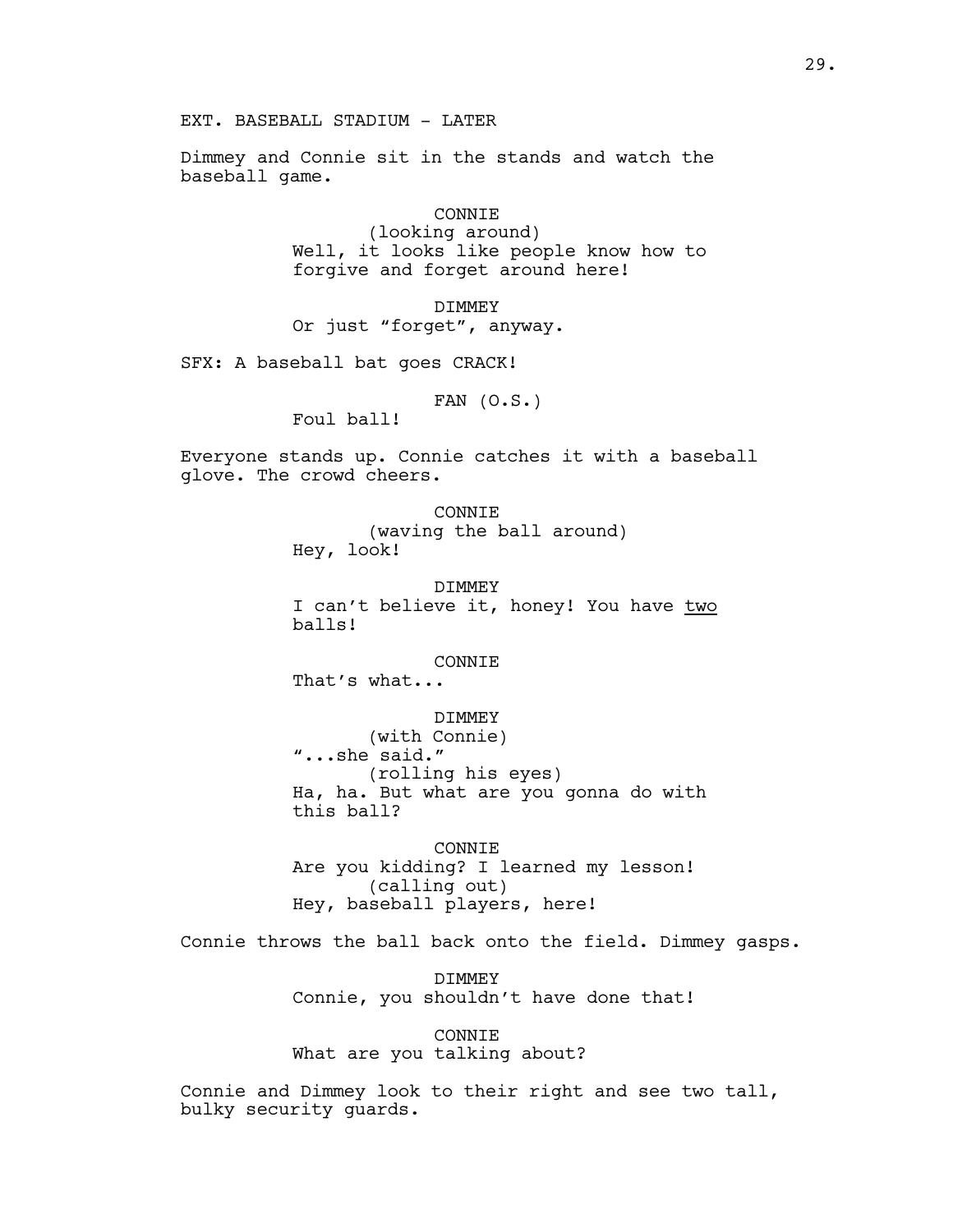# INT. STADIUM ENTRANCE - MOMENTS LATER

The security guards stand next to the exit. Connie and Dimmey head towards the exit with their heads down.

### CONNIE

# Man, I just can't win!

#### DIMMEY

# You ain't the only one.

They stop walking. Dimmey points to a television.

# ANNOUNCER (O.S.) And the Brewers just got swept by the Rockies! Somewhere, Slappy Robinson is smiling!

Connie and Dimmey resume walking with their heads down. Off to the left side, Pablo, donning the same cowboy outfit as before, strums one note on a banjo and acts as a narrator. There is a spotlight on him as the light dims on the remainder of the scene.

# PABLO

(singing in a country accent) So Connie got to keep her ball/Slappy and the game, the Brewers lost...

# MONTAGE - PABLO CONTINUES SINGING AND NARRATING EACH SHOT

PABLO (V.O.) My maw went back to cookin' for the Nelsons...

-- Nelson house, dining room -- Rhonda and Eric talk to Matt as he passes by (no audio). They point to the table of food. Matt shakes his head. Cynthia talks to Matt and points to herself (no audio). Matt races to the table and starts to eat. Rhonda and Eric join him.

> PABLO (V.O.) ...if they stay out of the kitchen at all costs...

-- McNair house, living room -- Pablo stands in the corner continuing to sing and strum. Polly sits on the couch watching TV.

> PABLO As for me, Cowboy Pablo, the fillies love me/They call me a musical genius...